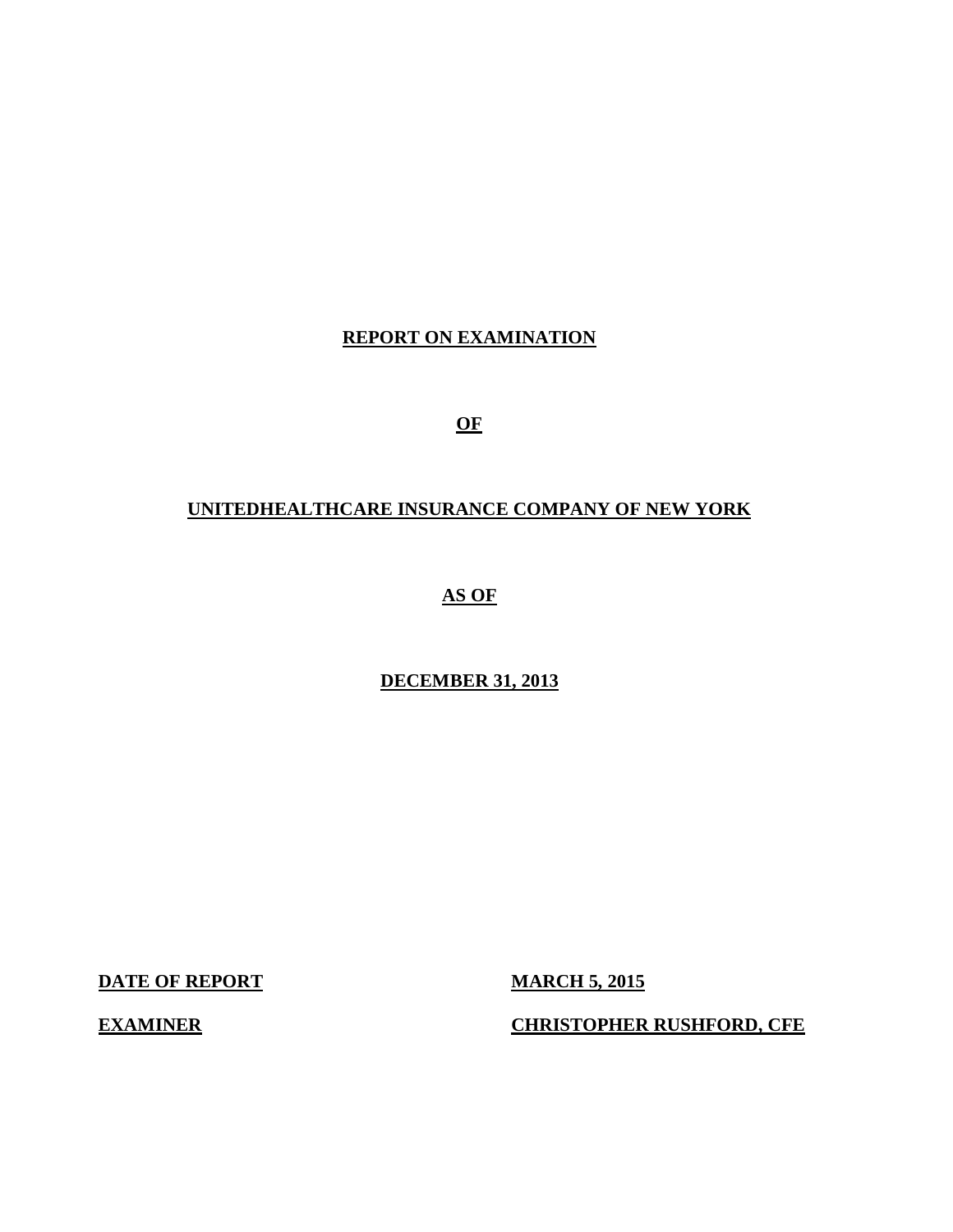## **TABLE OF CONTENTS**

# **ITEM NO.**

# **PAGE NO.**

| 1. | Scope of the examination                                                  | 3  |
|----|---------------------------------------------------------------------------|----|
| 2. | Description of the Company                                                | 5  |
|    | Management and controls<br>A.                                             | 6  |
|    | Corporate governance<br><b>B.</b>                                         | 10 |
|    | $C_{\cdot}$<br>Territory and plan of operation                            | 12 |
|    | Growth of the Company<br>D.                                               | 14 |
|    | Holding company system<br>E.                                              | 15 |
|    | F. Intercompany transactions and agreements                               | 17 |
|    | Accounts and records<br>G.                                                | 21 |
|    | H. Internal controls                                                      | 26 |
|    | Statutory and special deposits<br>I.                                      | 27 |
|    | Fidelity bond and other insurance<br>J.                                   | 27 |
|    | K.<br>Reinsurance                                                         | 27 |
|    | L.<br>Pensions, stock ownership and insurance plans                       | 29 |
| 3. | <b>Financial statements</b>                                               | 30 |
|    | A. Balance sheet                                                          | 31 |
|    | <b>B.</b><br>Statement of revenue and expenses and capital<br>and surplus | 33 |
| 4. | Aggregate reserves and claims unpaid                                      | 35 |
| 5. | Subsequent events                                                         | 35 |
| 6. | Compliance with prior report on examination                               | 37 |
| 7. | Summary of comments and recommendations                                   | 40 |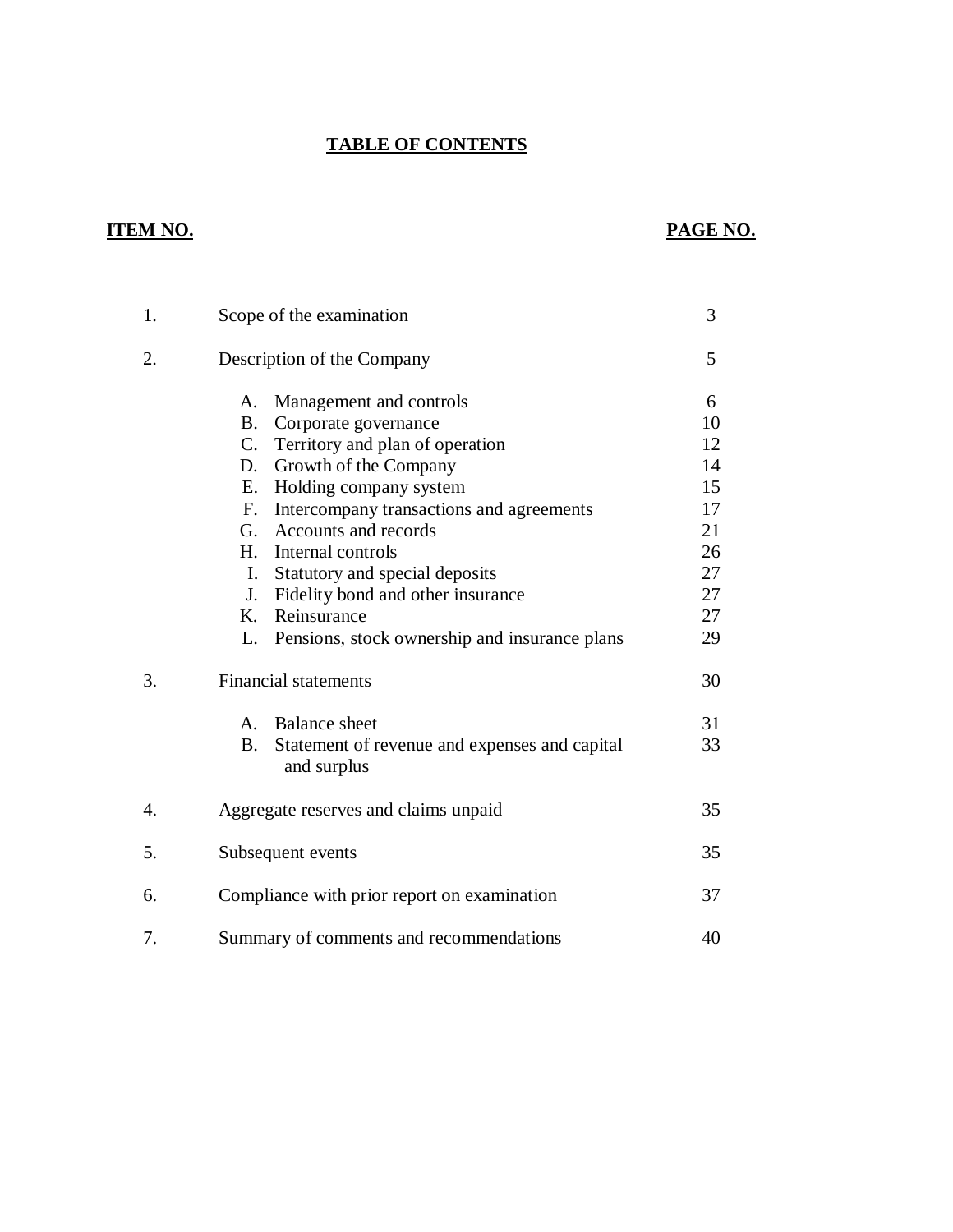

# NEW YORK STATE DEPARTMENT<sub>of</sub> **INANCIAL SERVICES**

Andrew M. Cuomo Governor

Benjamin M. Lawsky Superintendent

March 5, 2015

 Honorable Benjamin M. Lawsky Superintendent of Financial Services Albany, New York 12257

Sir:

 Pursuant to the requirements of the New York Insurance Law and acting in accordance with the instructions contained in Appointment Number 31118, dated March 21, 2014, attached hereto, I have made an examination into the condition and affairs of UnitedHealthcare Insurance Company of New York, a for-profit stock accident and health insurer licensed pursuant to Article 42 of the New York Insurance Law, as of December 31, 2013. The following report is respectfully submitted thereon.

 The examination was conducted at the home office of UnitedHealthcare Insurance Company of New York, located at 185 Asylum St., Hartford, CT. The Company's administrative office is located at 2950 Expressway Drive South, Islandia, NY.

 Wherever the designations "UHIC NY," or the "Company" appear herein, without qualification, they should be understood to indicate UnitedHealthcare Insurance Company of New York.

 Wherever the designation "UHIC" appears herein, it should be understood to indicate UnitedHealthcare Insurance Company, the immediate parent of UHIC NY.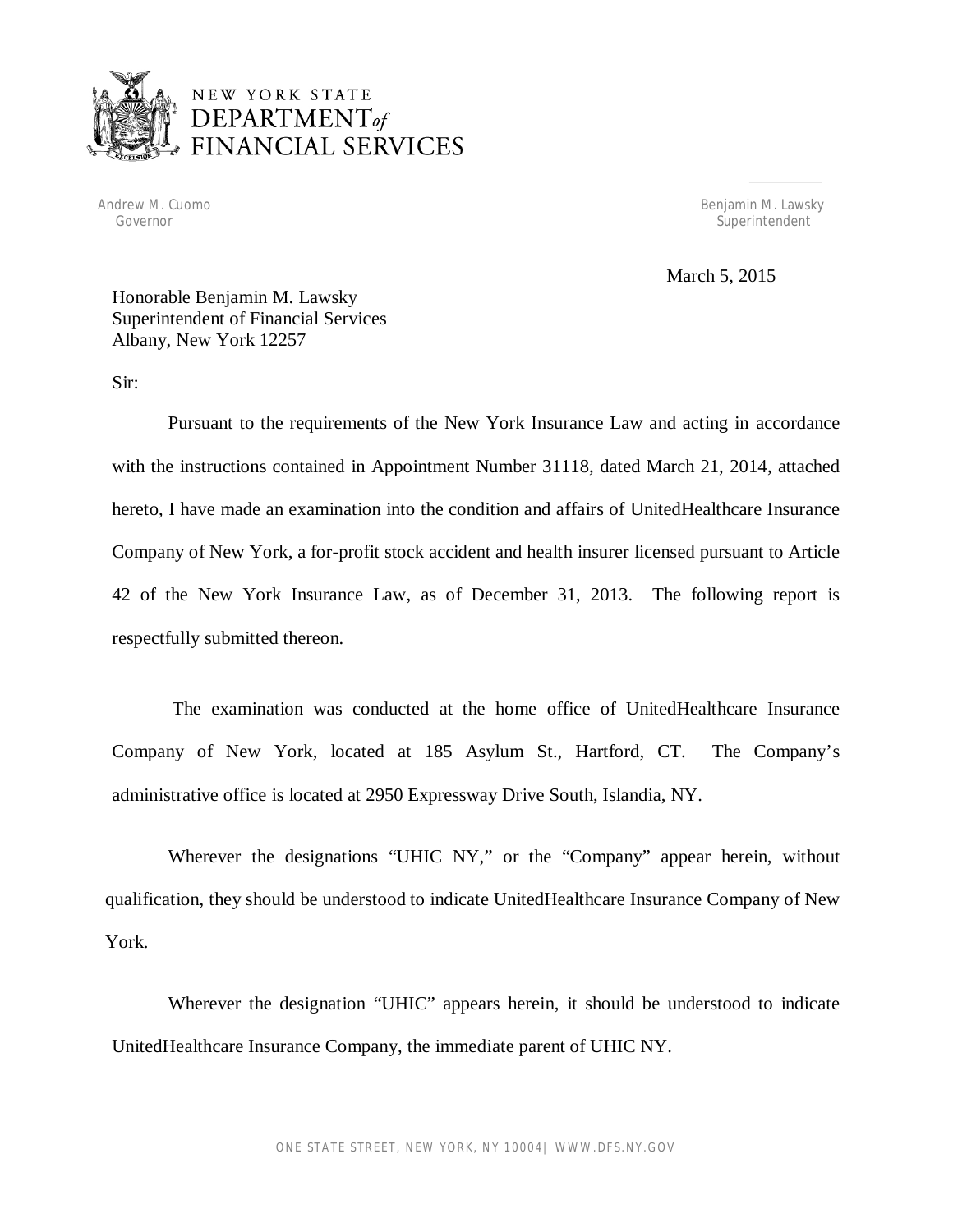Wherever the designation "UHG" appears herein, without qualification, it should be understood to indicate UnitedHealth Group Incorporated, a for-profit holding company and the Company's ultimate parent.

 A concurrent examination was made of UnitedHealthcare of New York, Inc., an affiliated health maintenance organization, licensed pursuant to the provisions of Article 44 of the New York Public Health Law. A separate report has been submitted thereon.

 Wherever the designation the "Department" appears herein, without qualification, it should be understood to indicate the New York State Department of Financial Services.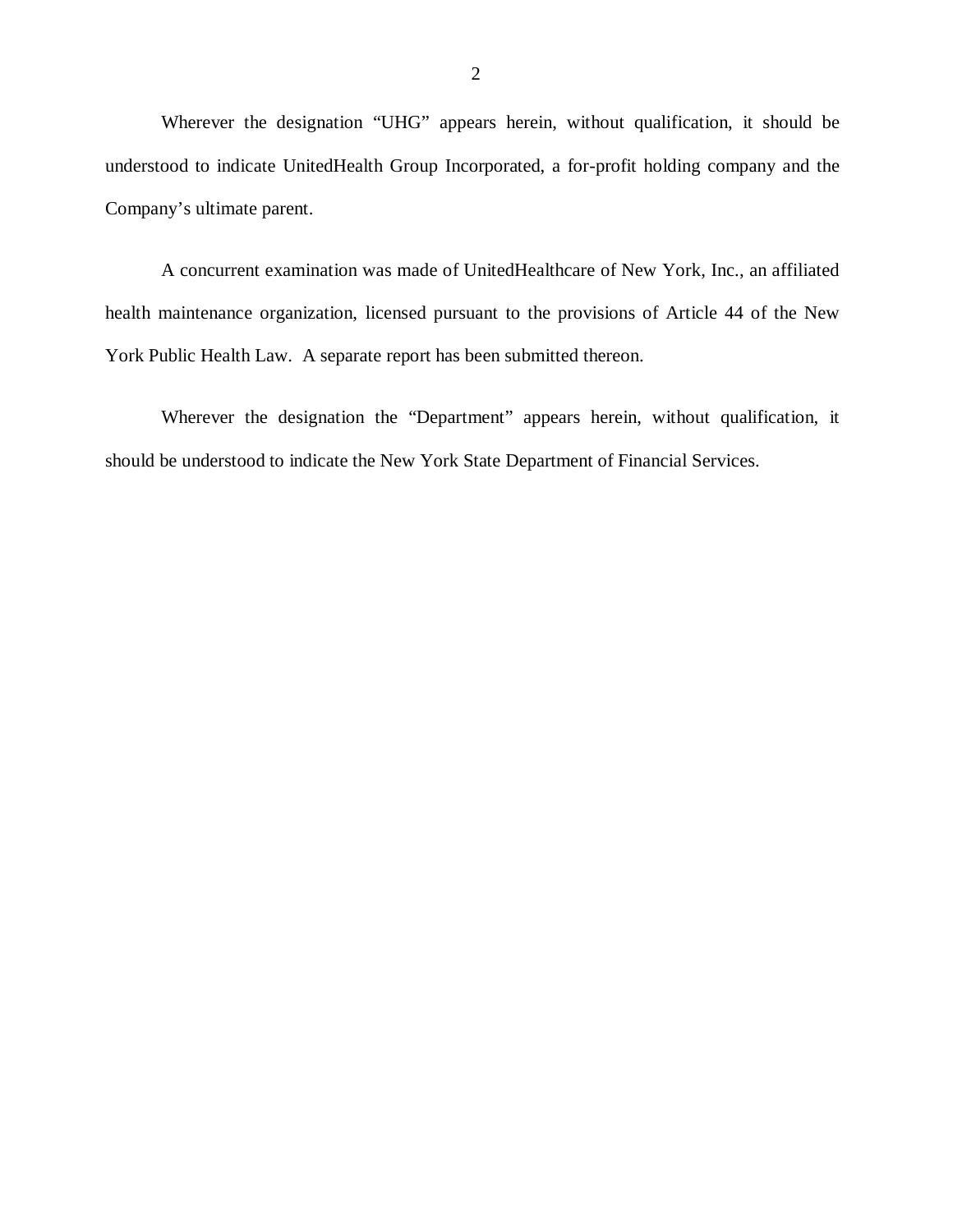#### **1. SCOPE OF THE EXAMINATION**

<span id="page-4-0"></span> Company was a financial examination, as defined in the National Association of Insurance Commissioners ("NAIC") *Financial Condition Examiners Handbook, 2014 Edition* (the "Handbook") and covered the five-year period January 1, 2009 through December 31, 2013. The examination was conducted observing the guidelines and procedures in the Handbook. Where deemed appropriate by the examiner, transactions occurring subsequent to December 31, 2013 were also reviewed. The prior examination was conducted as of December 31, 2008. This examination of the

 of the Handbook, which provides guidance for the establishment of an examination plan based on the examiner's assessment of risk in the Company's operations and utilizes that evaluation in formulating the nature and extent of the examination. The examiner planned and performed the examination to evaluate the Company's current financial condition, as well as to identify prospective risks that may threaten the future solvency of UHIC NY. The examination was conducted on a risk-focused basis in accordance with the provisions

 assessed the internal control systems and procedures used to mitigate those risks. The examination also included an assessment of the principles used and significant estimates made by management, an evaluation of the overall financial statement presentation, and determined management's compliance with the Department's statutes and guidelines, Statutory Accounting Principles, as adopted by the Department, and NAIC Annual Statement Instructions. The examiner identified key processes, assessed the risks within those processes and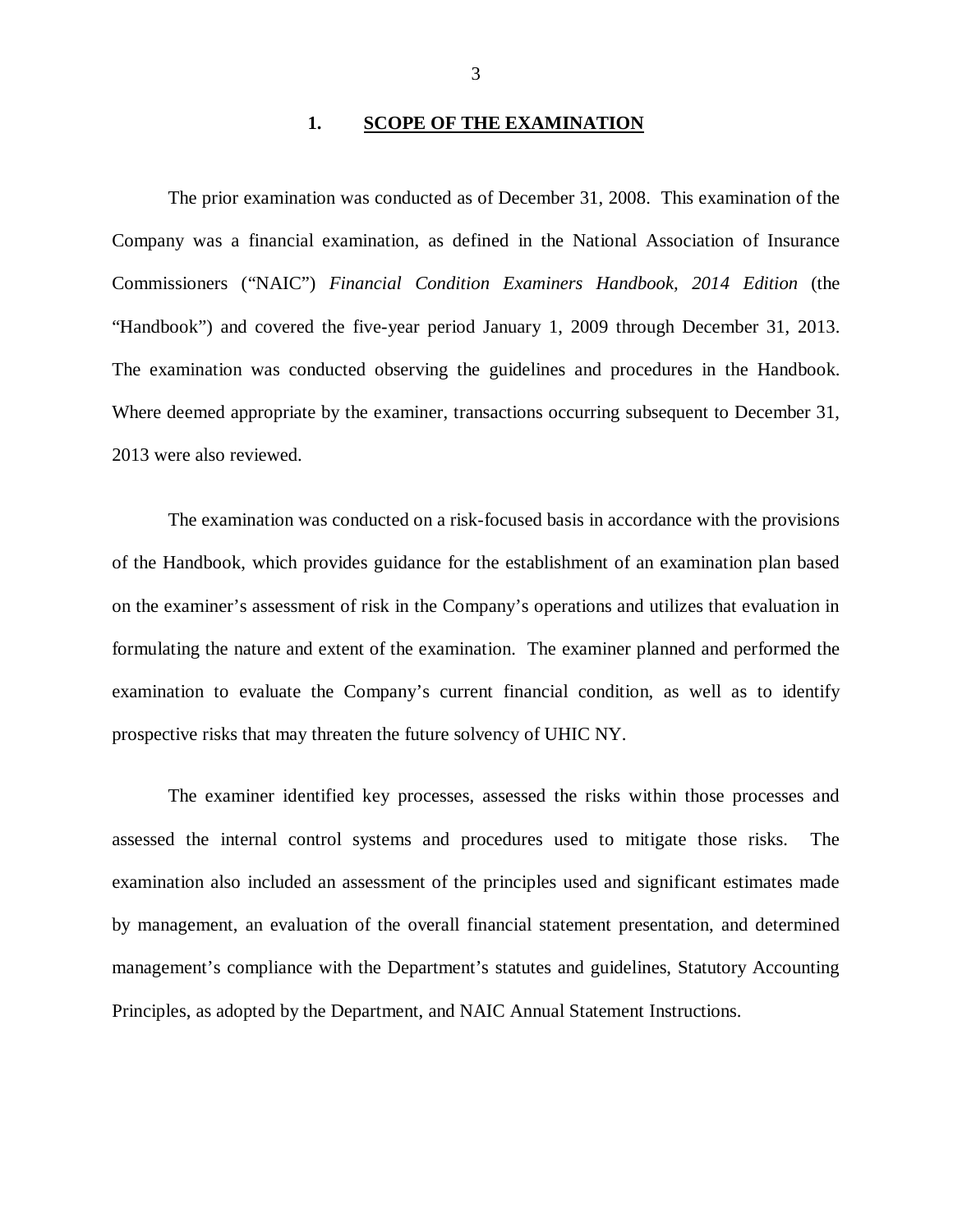Information concerning the Company's organizational structure, business approach and control environment was utilized to develop the examination approach. The examination evaluated the Company's risks and management activities in accordance with the NAIC's nine branded risk categories. branded risk categories.<br>These categories are as follows:

- Pricing/Underwriting
- Reserving
- Operational
- Strategic
- Credit
- Market
- Liquidity
- Legal
- Reputational

 The Company was audited annually for the years 2009 through 2013 by the accounting firm of Deloitte & Touche, LLP ("D&T"). The Company received an unmodified opinion in each of those years. Certain audit work papers of D&T were reviewed and relied upon in conjunction with this examination. A review was also made of UHG's Internal Audit function and Enterprise Risk Management program, as they relate to the Company.

 Regulation No. 118 (11 NYCRR 89), "Audited Financial Statements" which is based on the Model Audit Rule, as established by the NAIC. Furthermore, a review was made of compliance with Regulation 203 (11 NYCRR 82), "Enterprise Risk Management and Own Risk Solvency Assessment," which establishes the requirement that the ultimate controlling parent of an insurance company develop an Enterprise Risk function to define and mitigate risks within the organization. The examiner also reviewed the corrective actions taken by the Company with A review was made of the Company's compliance with the provisions of Insurance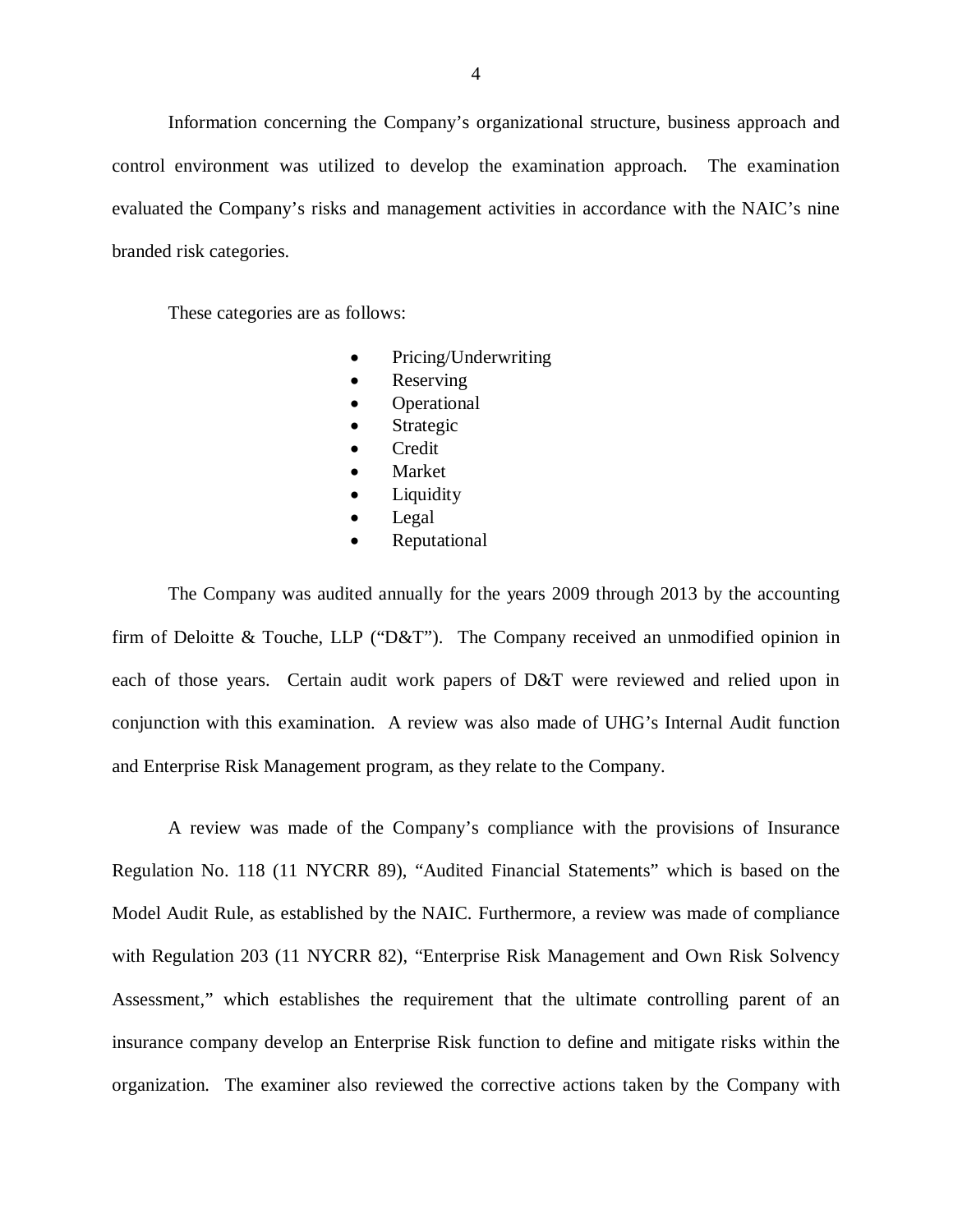<span id="page-6-0"></span> respect to the financial comments and recommendations contained in the prior report on examination. The results of the examiner's review are contained in Item Six of this report.

 matters which involve departures from laws, regulations or rules, or which require explanation or description. This report on examination is confined to financial statements and comments on those

#### **2. DESCRIPTION OF THE COMPANY**

 The Company is a domestic insurer licensed to write accident and health insurance, as defined in Paragraphs 3(i) and 3(ii) of Subsection (a) of Section 1113 of the New York Insurance Law. The Company was originally incorporated on February 8, 1995, as The MetraHealth Insurance Company of New York, and commenced business on December 28, 1995. The Company is a wholly-owned subsidiary of UnitedHealthcare Insurance Co. (formerly known as The MetraHealth Insurance Company and Travelers Insurance Company of Illinois), a Connecticut stock corporation. The ultimate parent company is UnitedHealth Group, Inc, a publicly held company trading on the New York Stock Exchange.

 As of December 31, 2013, UHIC NY reported total paid-in-capital of \$300,000, comprised of 30,000 shares authorized, issued, and outstanding \$10.00 par value common stock.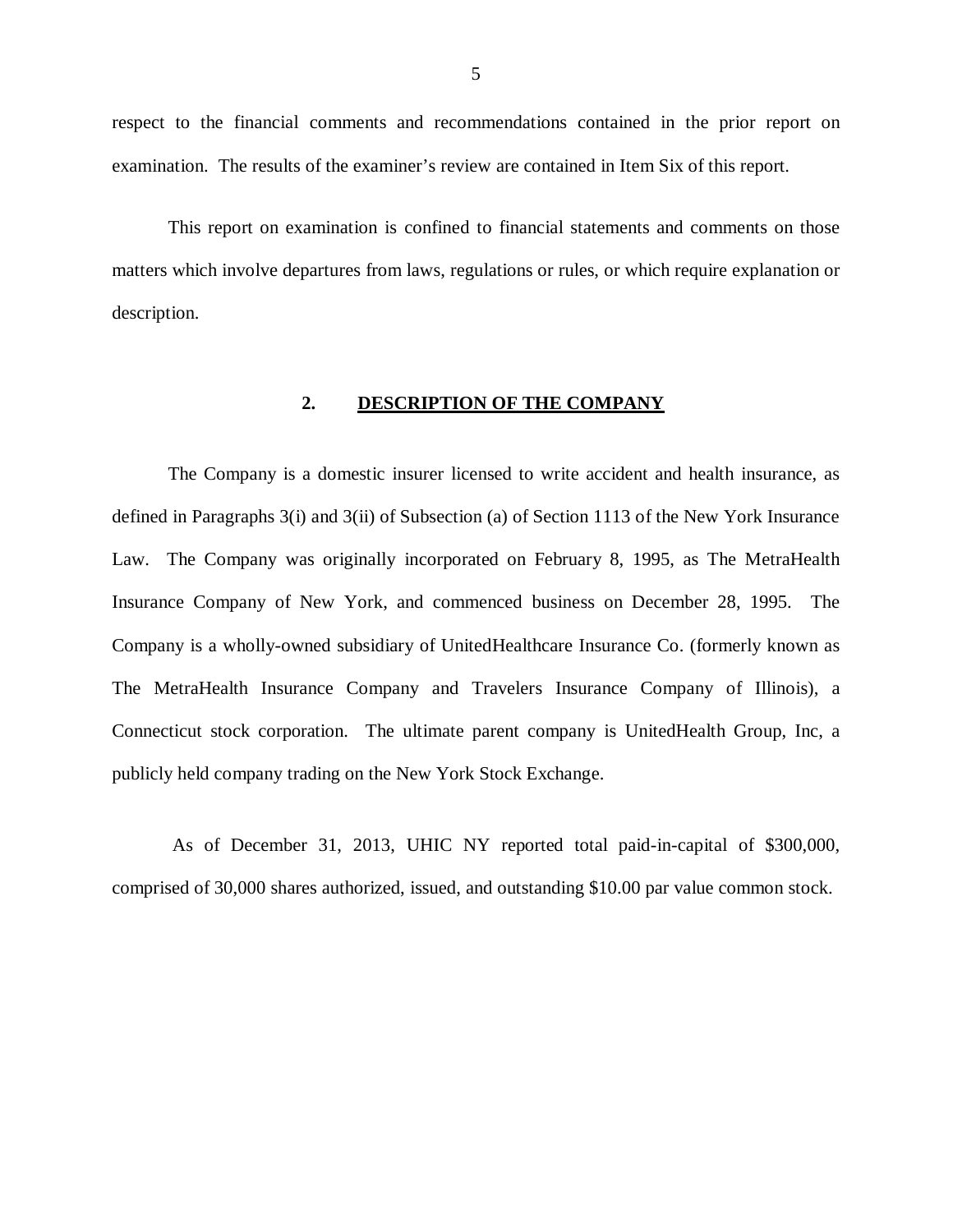| Year | Dividend Paid     |
|------|-------------------|
| 2013 | 65,000,000<br>S   |
| 2012 | 90,000,000        |
| 2011 | $\mathbf{\Omega}$ |
| 2010 | 40,000,000        |
| 2009 | 0                 |

The Company paid the following cash dividends during the examination period to UHIC.

 The dividends were approved by the Department and recorded as a reduction to unassigned surplus in the statutory-basis statements of admitted assets, liabilities, and capital and surplus.

#### A. Management and Controls

 Pursuant to the Company's charter and by-laws, management of the Company is to be vested in a board of directors (the "Board") consisting of no less than thirteen and no more than twenty members. As of the examination date, the Board was comprised of thirteen members. The Board met at least four times during each calendar year for the period under examination.

 affiliations were as follows: As of December 31, 2013, the members of the Board and their principal business

| Name and Residence | <b>Principal Business Affiliation</b>        |
|--------------------|----------------------------------------------|
| Timothy C. Archer  | Director, Finance - Northeast Region,        |
| Farmington, CT     | United Healthcare Services, Inc.             |
| James F. Bedard    | Chief Financial Officer of Northeast Region, |
| Glastonbury, CT    | United Healthcare Services, Inc.             |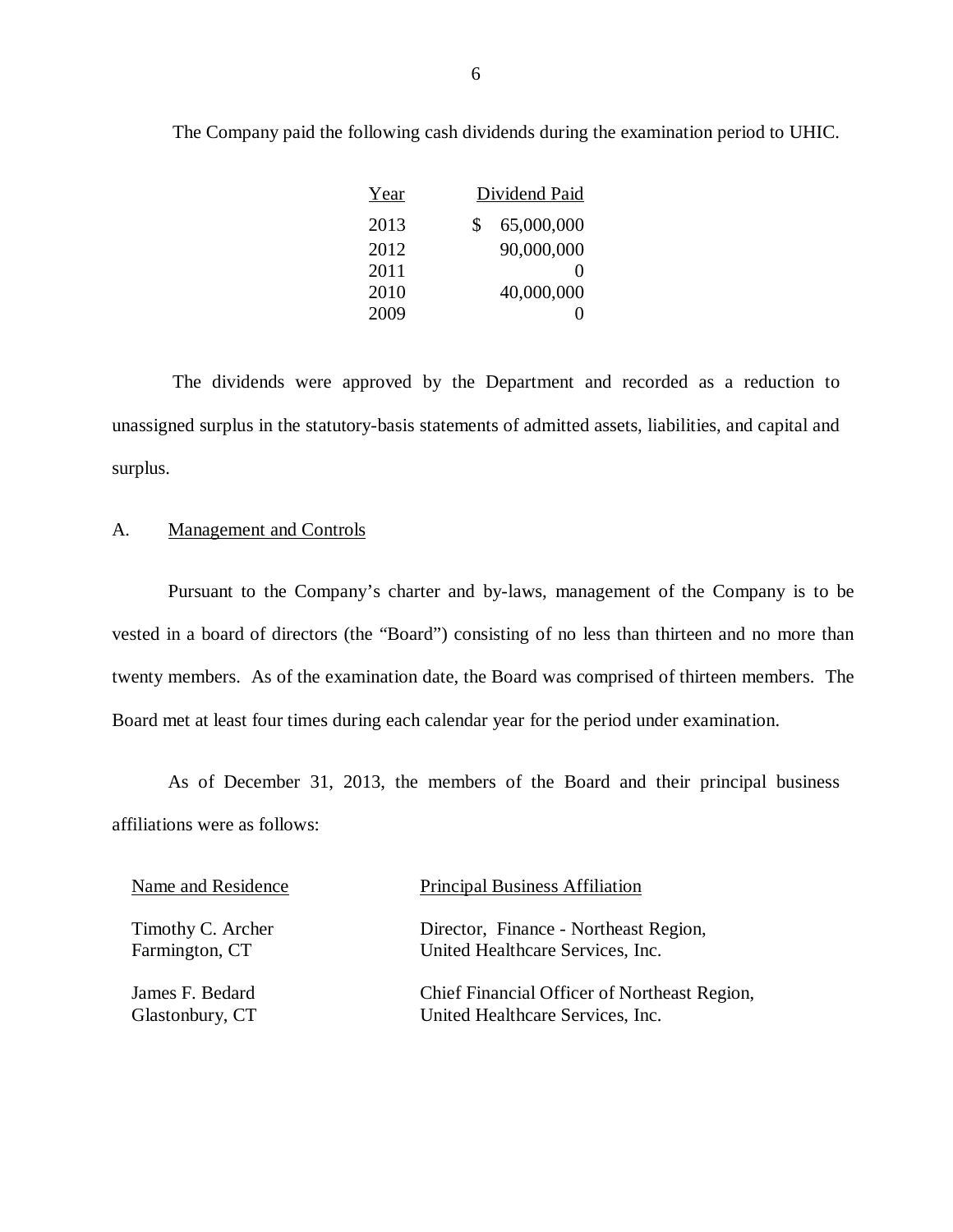William J. Golden Northport, NY

Carl A. Mattson Schenectady, NY

Michael McGuire Wycoff, NJ

Thomas J. McGuire West Hartford, CT

Sandra D. B. Nichols North Potomac, MD

Dennis P. O'Brien Cos Cob. CT

Michael A. Santoro Trumbull, CT

Allen J. Sorbo Palm Beach Gardens, FL

Michael J. Specht Setauket, NY

Randall H. Weinstock West Hartford, CT

Vincent J. Zuccarello Sandy Hook, CT

Name and Residence **Principal Business Affiliation** 

William J. Golden Chief Executive Officer of New York Health Plan, Northport, NY United Healthcare Services, Inc.

> Vice President of the Empire Plan, United Healthcare Services, Inc.

Chief Executive Officer of Health Plan, United Healthcare Services, Inc.

Thomas J. McGuire Senior Deputy General Counsel, West Hartford, CT United Healthcare Services, Inc.

> Chief Medical Officer, United Healthcare Services, Inc.

Network Management of the Northeast Region, United Healthcare Services, Inc.

Vice President of the Northeast Region, United Healthcare Services, Inc.

Chief Actuary, United Healthcare Services, Inc.

Michael J. Specht National Director of Implementation; Key Accounts, Setauket, NY United Healthcare Services, Inc.

> Underwriting Vice President of the Northeast Region, United Healthcare Services, Inc.

Vice President of Healthcare Economics, United Healthcare Services, Inc.

 during the period under examination demonstrate the meetings were generally well attended with all members, with the exception of one, attending at least one-half of the meetings they were eligible to attend. The examiner noted certain reportable items related to the review of the minutes, which are as follows: A review of the minutes of the attendance records at the Company's Board meetings held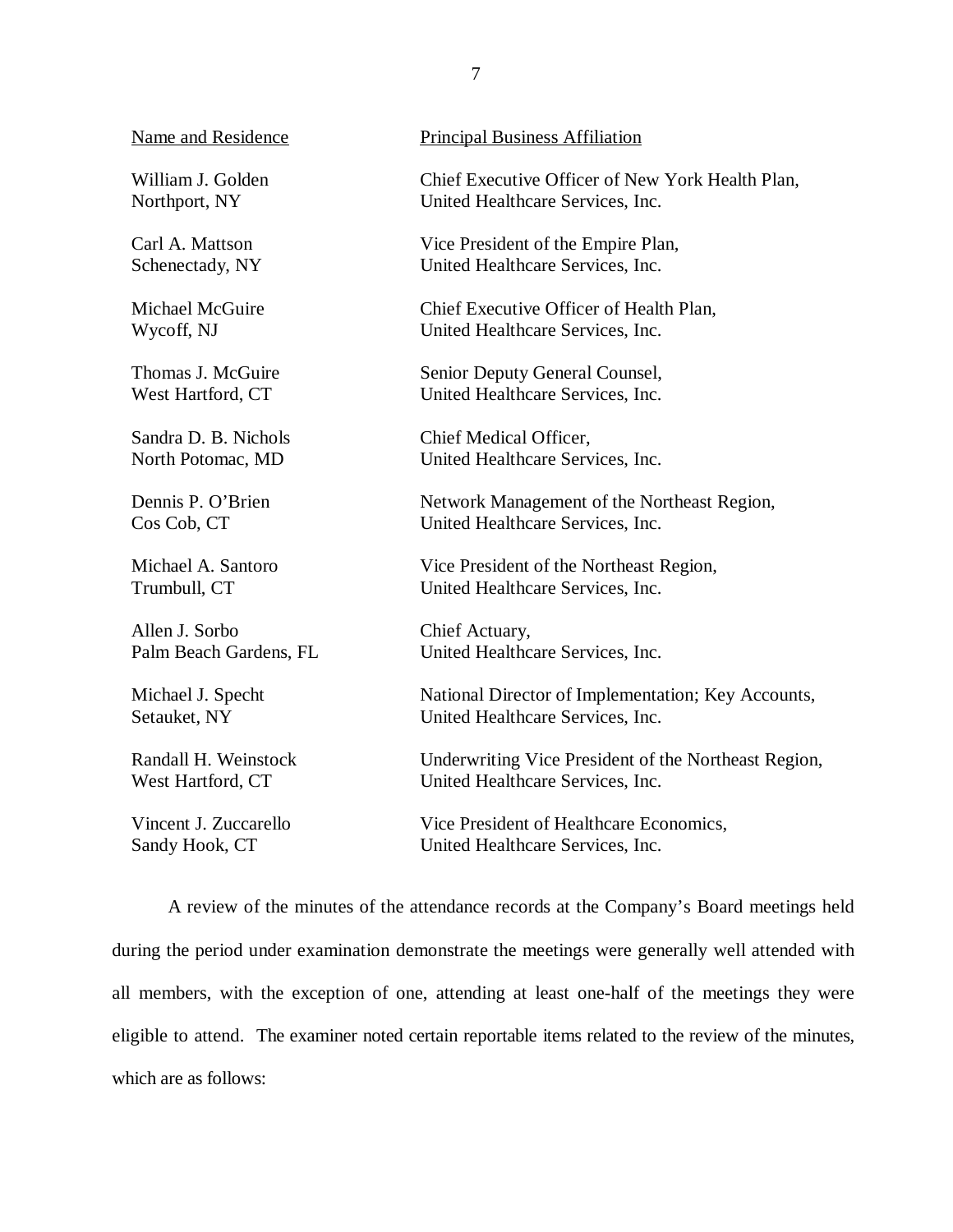#### 1. Director's Inadequate Attendance

 A review of the minutes of the meetings of the Board indicated that one director failed to attend more than 50% of the meetings which he was eligible to attend during the examination period.

 Members of the Board have a fiduciary responsibility and must evince an ongoing interest in the affairs of the insurer. It is essential that Board members attend meetings consistently and set forth their views on relevant matters so that appropriate decisions may be reached by the Board. Individuals who fail to attend at least one-half of the regular meetings do not fulfill such criteria. Board members who are unable or unwilling to attend meetings consistently should resign or be replaced.

 It is recommended that those Board members who do not fulfill their fiduciary responsibility to the Company by attending the majority of board meetings, resign or be replaced.

#### 2. Board Minute Inaccuracies

 A review of the minutes of the meetings of the Board resulted in the identification of the following errors, which pertain to improper record keeping:

- In two instances, the minutes did not record the presence or absence of a Director. As a result, the examiner was unable to determine if the Director was present or absent during these meetings.
- During 2009, the minutes of the board listed the Directors who attended the meetings, but did not list those directors who were not in attendance.
- There was one individual recorded as present in the role of Director in four Board meetings during 2009, even though he was not an elected Director at that time.
- One individual was recorded in the meeting minutes as a Director during 2012, even though he had previously left the position.

8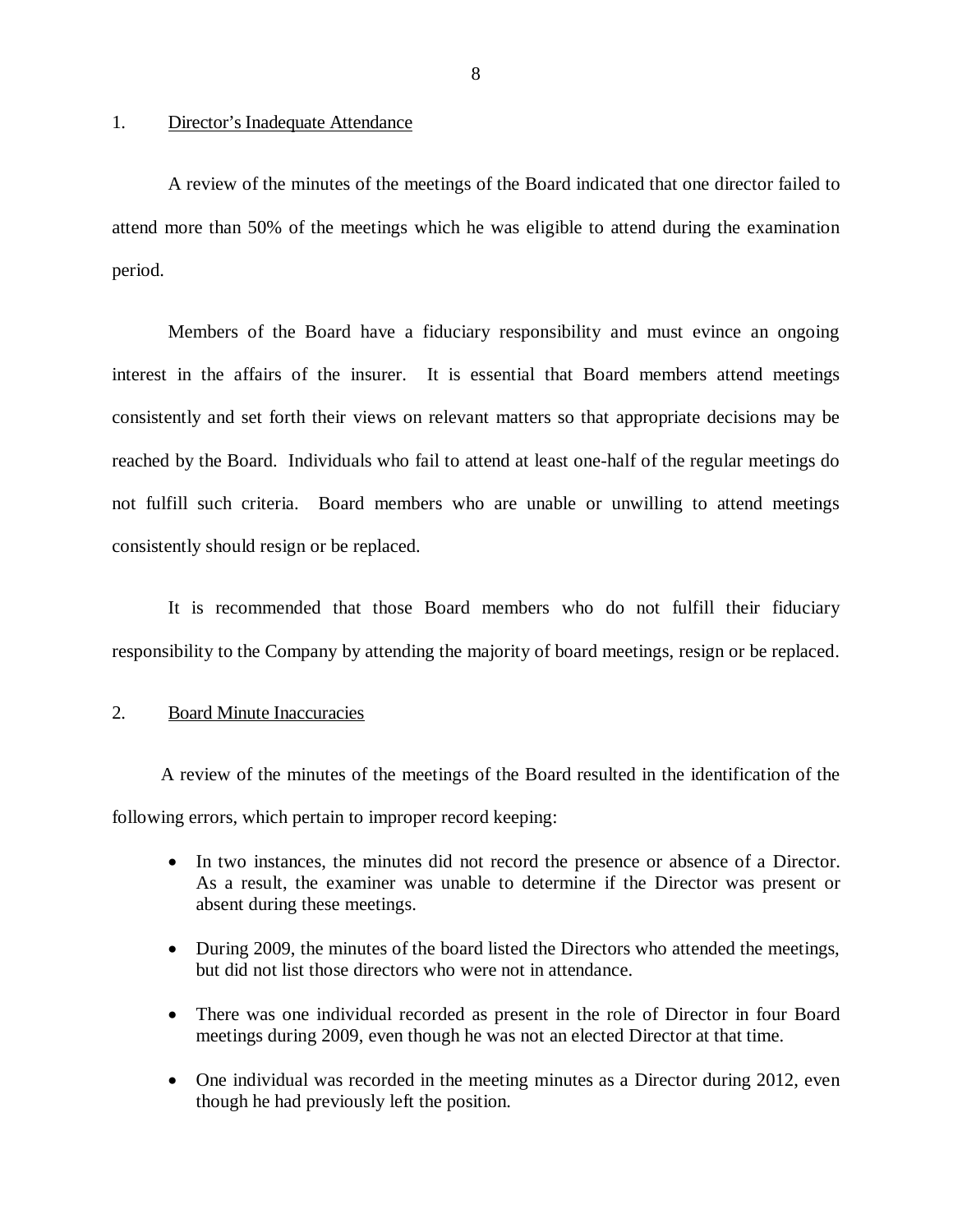• One Director was listed as present under "Other Present" in the 2011 and 2012 Board minutes. The category "Other Present" is reserved for non-board members. The individual should have been listed as a "Director Present."

 It is recommended that the Company's board meeting minutes accurately reflect the attendance of the Board members. In addition, it is recommended that the Board minutes accurately reflect changes made to the Board membership.

The principal officers of the Company as of December 31, 2013 were as follows:

| Name                 | Title                          |
|----------------------|--------------------------------|
| William J. Golden    | President                      |
| Robert W. Oberrender | Treasurer                      |
| Thomas J. McGuire    | <b>General Counsel</b>         |
| James F. Bedard      | <b>Chief Financial Officer</b> |
| Carl A. Mattson      | Vice President                 |
| Carmel Colica        | Secretary                      |
| Michelle M. Huntley  | <b>Assistant Secretary</b>     |
| Juanita B. Luis      | <b>Assistant Secretary</b>     |
|                      |                                |

 are also members of the Board and senior management of other affiliated companies. It should be noted that certain members of the Board and senior management of UHIC NY

 UHIC, the parent company of UHIC NY, has established an Audit Committee ("UHIC AC"), which has been designated as the Audit Committee for UHIC NY. To facilitate effective corporate governance, the UHIC AC coordinates certain activities with the Company's ultimate parent, UHG, and UHG's own Audit Committee. It is the responsibility of the UHIC AC to communicate significant unremediated deficiencies or material weaknesses in financial reporting internal controls to the UHG Audit Committee.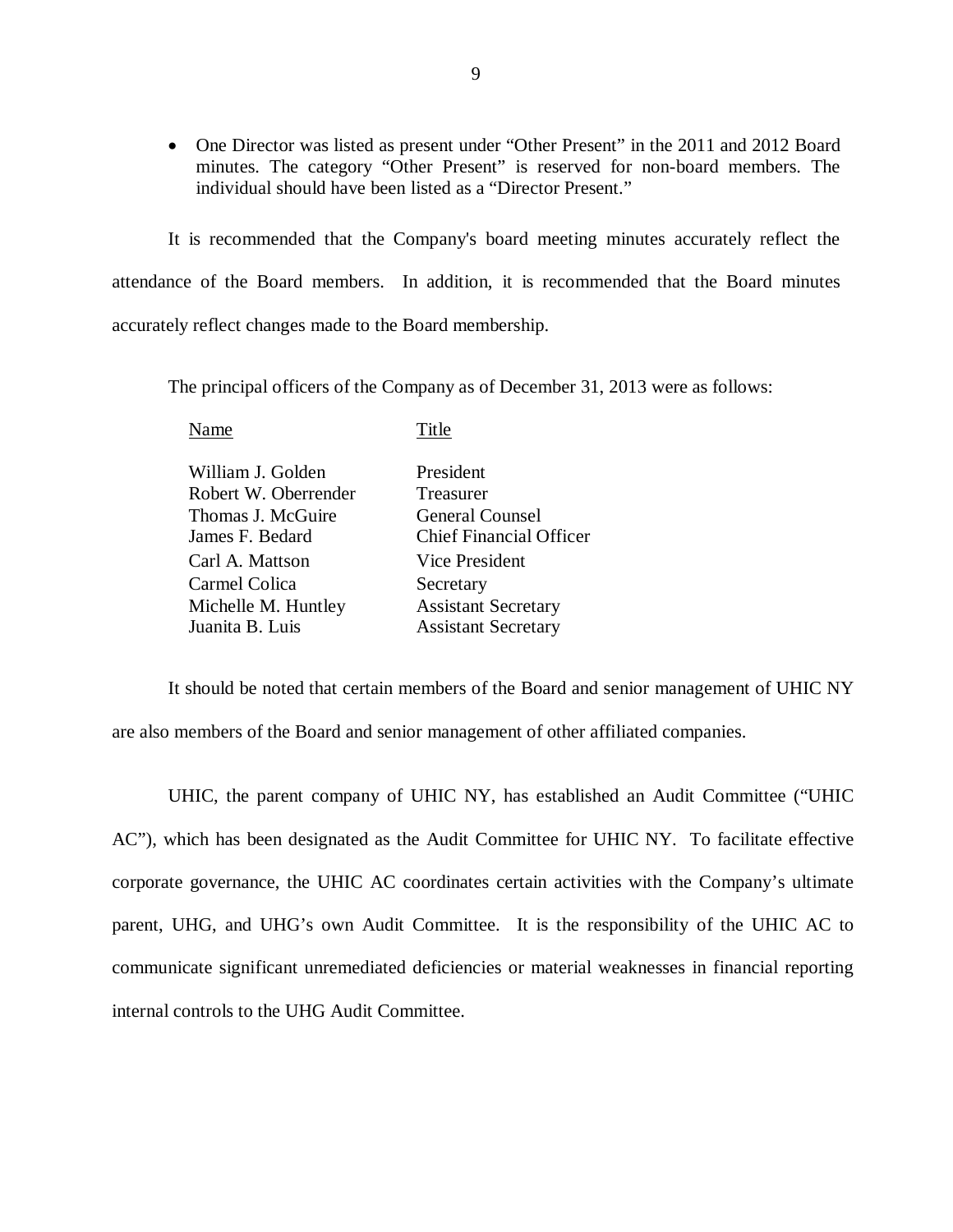#### <span id="page-11-0"></span> $\mathbf{B}$ Corporate Governance

 UHG is a publicly traded, diversified health company subject to the Sarbanes-Oxley Act of 2002 ("SOX"). Enterprise Risk Management ("ERM") and Internal Audit are enterprise-wide functions; thus, unless otherwise noted, references to UHG are applicable to the Company.

 UHG has adopted an ERM framework for addressing and mitigating risks, including prospective business risks. *Governance Structure*) was utilized by the examiner as guidance for assessing corporate governance. Overall, it was determined that the Company's corporate governance structure is adequate, sets an appropriate "tone at the top", supports a proactive approach to operational risk management, and contributes to an effective system of internal controls. It was found that the Company's Board and key executives encourage integrity and ethical behavior throughout the Company, and that senior management promotes a corporate culture that acknowledges, understands and maintains an effective control environment. Exhibit M of the Handbook (*Understanding the Corporate* 

 across the organization, including prospective business risks. The Company deals proactively with its areas of risk, and its management is knowledgeable about mitigation strategies. Through risk discussions and other measures, the Company's management discusses significant issues and reacts to changes in the environment with a clear commitment to address risk factors and manages the business accordingly. The Company's overall risk management process takes a proactive approach to identifying, tracking, and dealing with significant current and emerging risk factors. The Company's management has an adequate approach to identifying and mitigating risks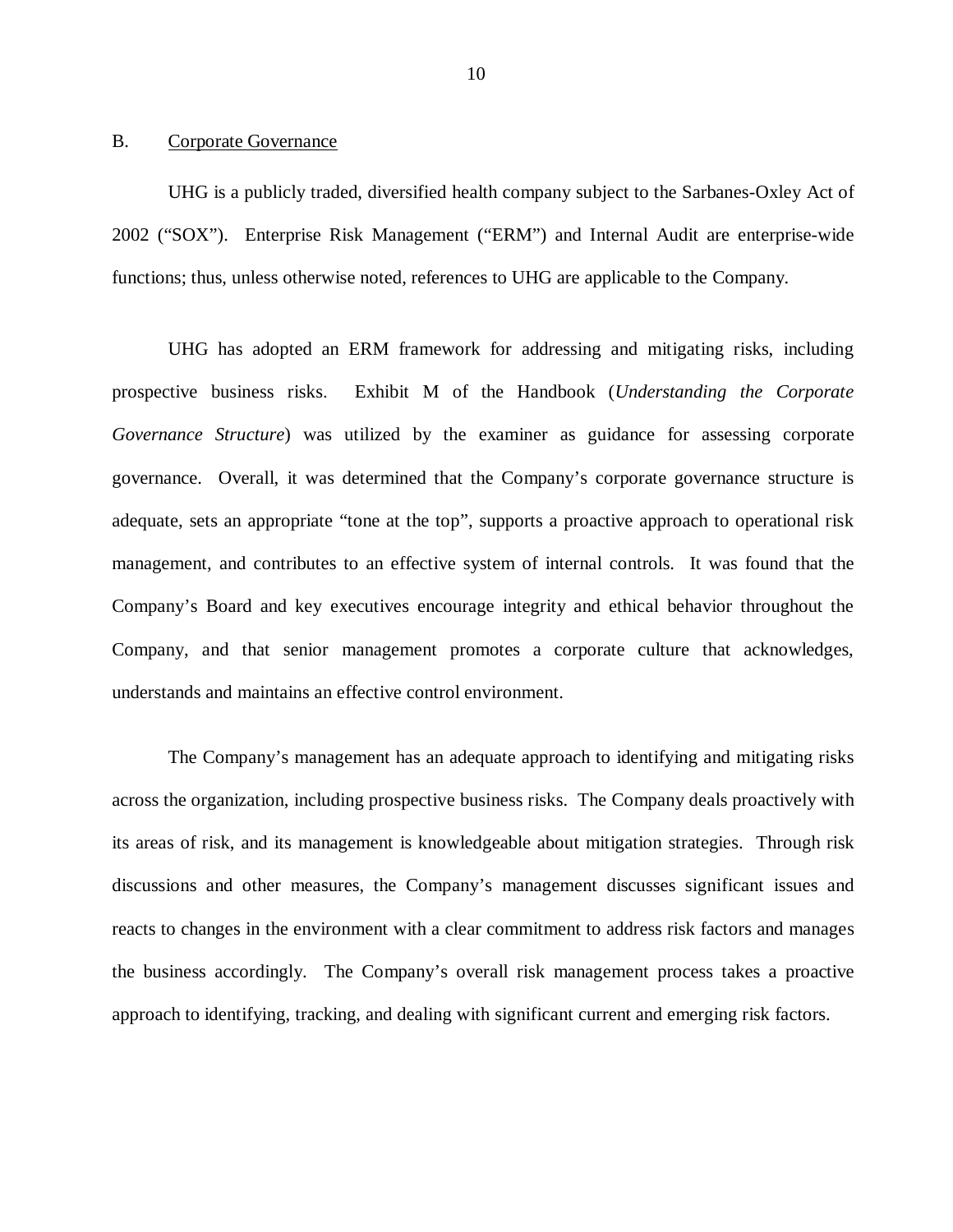UHG has an established Internal Audit Department ("IAD"), which is independent of management, to serve the UHG Audit Committee ("UHG AC"). The UHG AC is comprised entirely of external directors.

 During the examination period, a significant amount of UHG's Internal Audit work was outsourced to, and therefore executed by, Ernst & Young ("E&Y"), an independent accounting firm. E&Y possesses experience consistent with industry norms, and all E&Y manager-level and above resources maintain applicable industry certifications. The IAD directs and supervises all Internal Audit work performed by E&Y. The IAD, with the outsourced assistance from E&Y, reviews and tests financial and operational controls and processes established by management to ensure compliance with laws, regulations and UHG policies. The scope of the IAD's program is coordinated with UHG's independent certified public accountants to ensure adequate coverage and maximum efficiency.

 During the course of this examination, consideration was given to the significance and potential impact of certain IAD findings. To the extent possible, the examiner relied upon the work performed by the IAD, as required by the Handbook.

 The examiner noted the following reportable item related to the review of the Corporate Governance:

#### UHIC NY Audit Committee Independence

Part 89.12 of Insurance Regulation No. 118 (11 NYCRR 89.12) states in part:

 "…In order to be considered independent for purposes of this section, a member of the audit committee may not… be an affiliated person of the company or any subsidiary thereof…"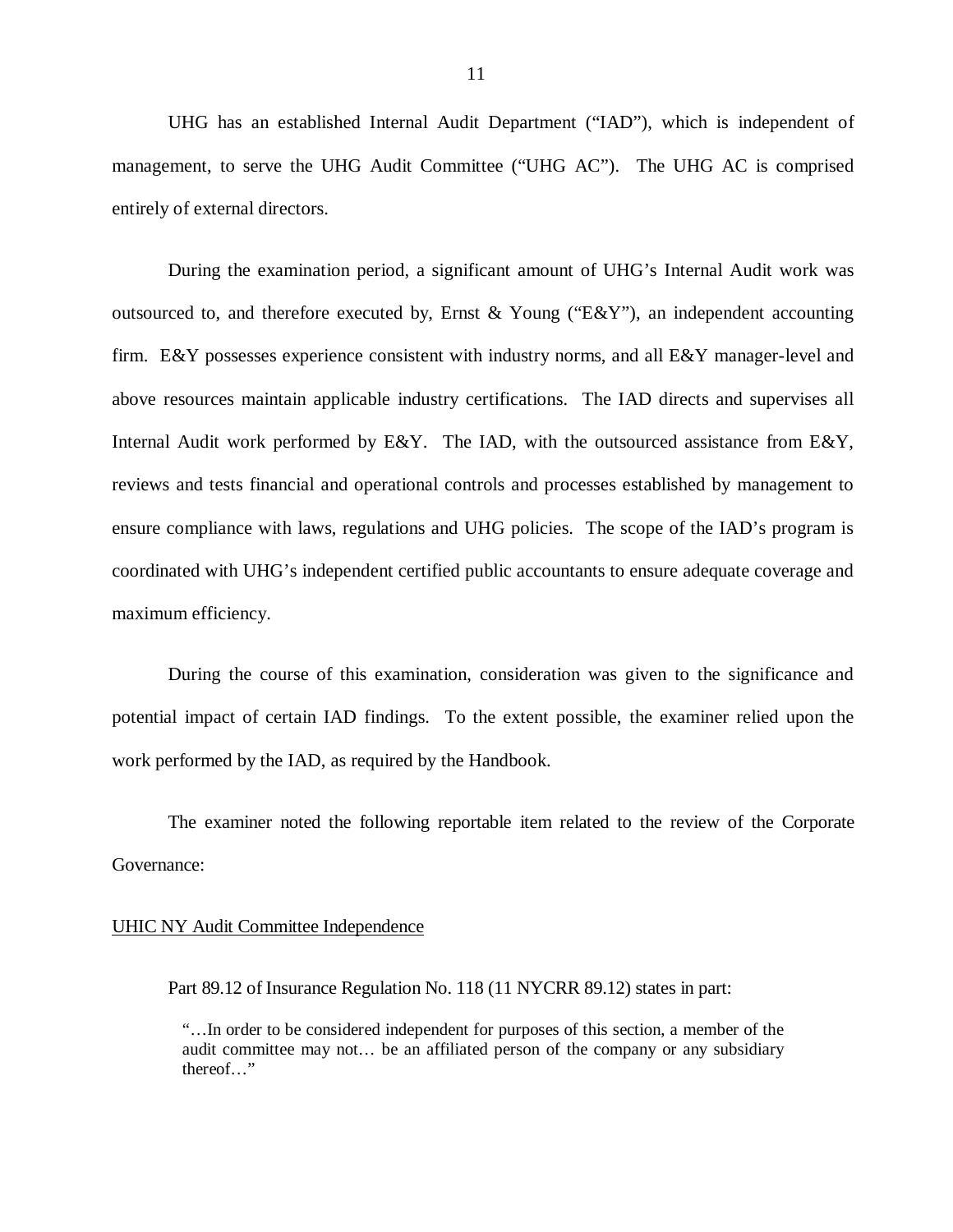<span id="page-13-0"></span> As noted earlier in this report, an Audit Committee was established at the corporate level. Under Part 89.1 of Insurance Regulation No. 118 (11 NYCRR 89.1), the audit committee for a SOX-compliant Company must be independent, as defined in the SOX.

 Although Part 89.12 of the aforementioned Regulation permits an exemption from the independence requirement if the "SOX Compliant Company" is an authorized insurer as defined in New York Insurance Law Section 107, the Company's ultimate parent, UHG, is not an insurance entity, and thus, the circumstances do not fit the exemption. As a result, the UHIC Audit Committee is deemed not to be independent and is in violation of the cited Regulation.

 clause permitting insurers to request a hardship waiver to the requirement that the Audit Committee be independent, as defined in that regulation. The Plan submitted such a request for waiver on March 4, 2013. It is noted that Part 89.12 of Insurance Regulation No. 118 (11 NYCRR 89.12) includes a

#### C. Territory and Plan of Operation

 UHIC NY is licensed to sell accident and health insurance in the State of New York as defined in paragraph 3(i) and 3(ii) of Section 1113(a) of the New York Insurance Law and primarily issues group accident and health insurance contracts to employers and associations. UHIC NY is licensed in New York under Article 42 of the New York Insurance Law.

The UnitedHealthcare Employer & Individual, UnitedHealthcare Medicare & Retirement, UnitedHealthcare Community & State, and Empire Behavioral Health Plan, which was marketed through Optum Health. Company conducted business through four UHG business segments: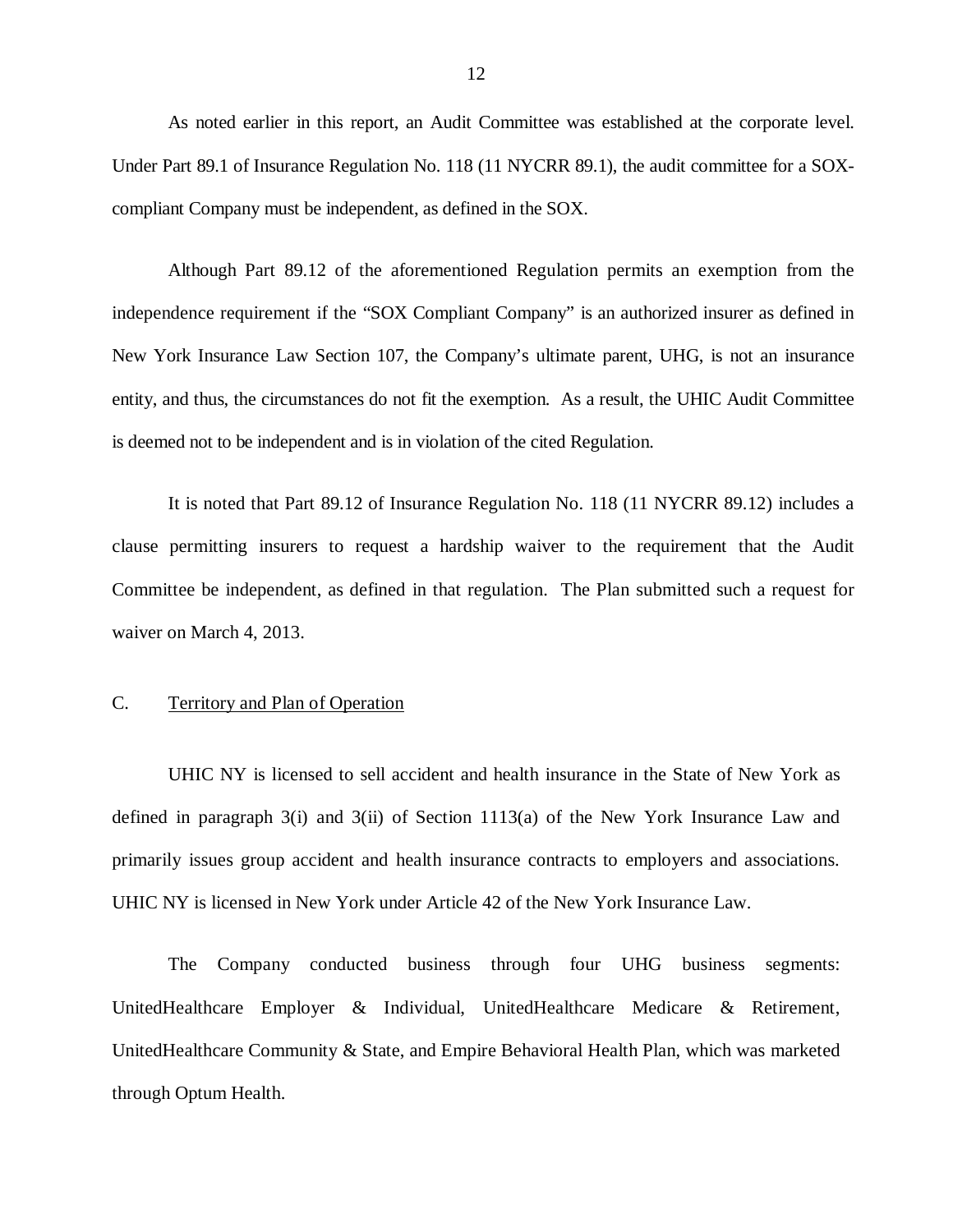The Company serves as a plan sponsor, offering Medicare Advantage and Medicare Part D prescription drug insurance coverage under a contract with the Centers for Medicare and Medicaid Services ("CMS"). Under the Medicare Part D program, there are seven separate elements of payment received by the Company during the plan year; these payment elements are CMS premium, member premium, CMS low-income premium subsidy, CMS catastrophic reinsurance subsidy, CMS low-income member cost-sharing subsidy, CMS risk share and CMS coverage gap discount program.

 The Company underwrites a significant pharmacy, mental health and substance abuse insurance policy for the employees of the State of New York ("Empire Plan"). Effective January 1, 2013, the Empire Plan converted from a fully insured plan to an administrative service contract with the Company. In addition, the Empire Plan did not renew the pharmacy portion of the contract with the Company beyond December 31, 2013. See item "B" in the "Subsequent Events" section for additional information.

 On April 13, 2007, UHG entered into an agreement to extend and expand its relationship with the AARP through December 31, 2014. The agreement was expanded to give UHG the right to use the AARP brand on Medicare Advantage offerings and to extend UHG's arrangement to use the AARP brand on UHG Medicare Supplement products and services and Medicare Part D offerings. During 2014, UHG signed a new long term agreement with AARP that extended the relationship through December 31, 2020. See item "C" in the "Subsequent Events" section for additional information.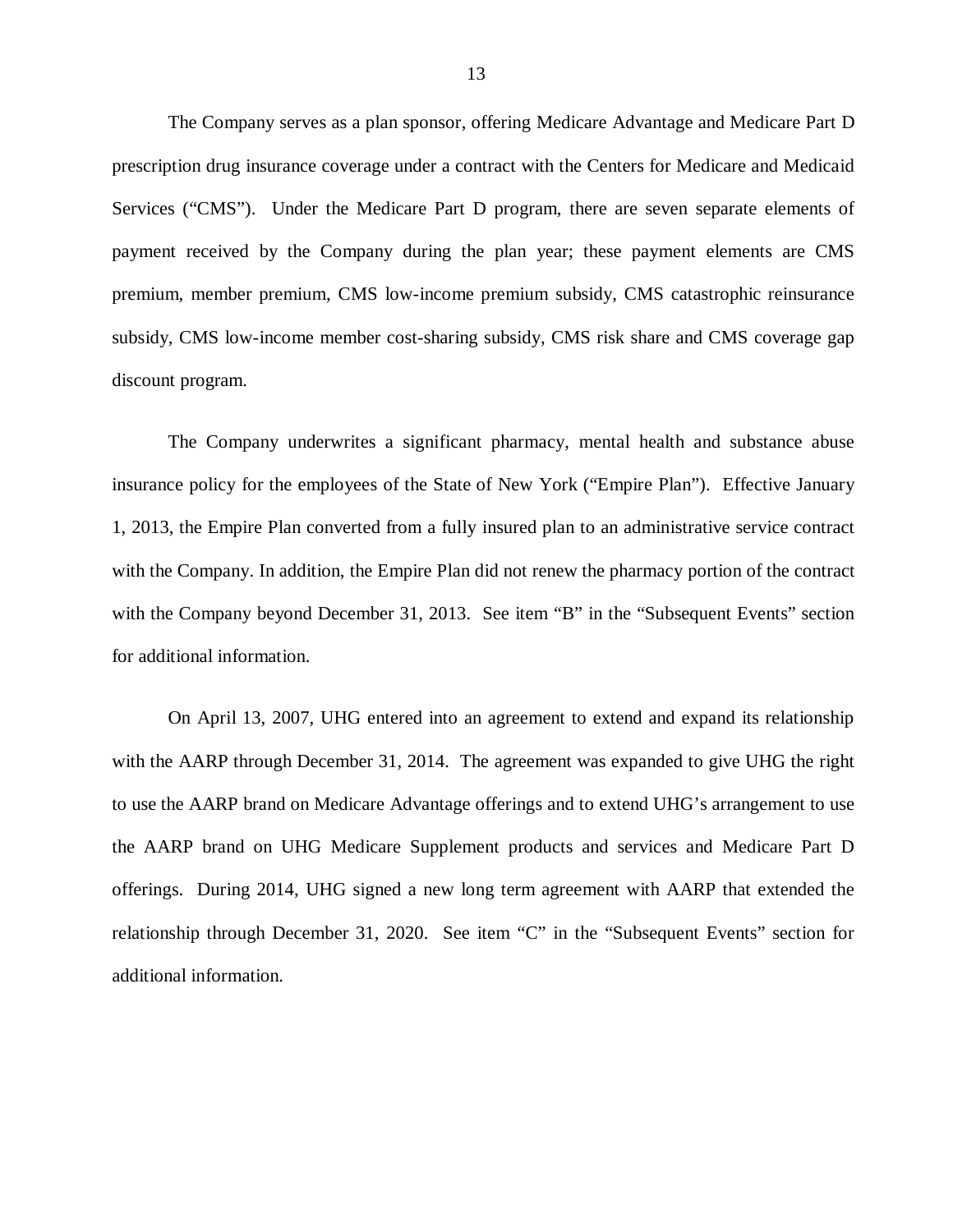The following schedule shows direct premiums written in the State of New York compared to the total of direct premiums written by UHIC NY in all states during the period under examination:

|      |                 | <b>Total Direct</b>     |            |
|------|-----------------|-------------------------|------------|
| Year | New York        | <b>Written Premiums</b> | Percentage |
| 2013 | \$4,029,689,159 | \$4,035,272,944         | 99.86%     |
| 2012 | \$6,703,011,588 | \$6,707,998,046         | 99.93%     |
| 2011 | \$6,518,745,238 | \$6,518,745,238         | 100.00%    |
| 2010 | \$5,907,769,231 | \$5,907,769,231         | 100.00%    |
| 2009 | \$5,516,852,041 | \$5,516,852,041         | 100.00%    |

#### $D<sub>1</sub>$ Growth of the Company

 schedule shows the membership increase/decrease by number and percentage during the examination period: As of December 31, 2013, the Company had 2,410,594 members. The following

|                | 2013      | 2012      | 2011      | 2010      | 2009       |
|----------------|-----------|-----------|-----------|-----------|------------|
| <b>Members</b> | 2,410,594 | 2.179.680 | 1.973.672 | 1.791.287 | 1,773,237  |
| Growth         | 10.59%    | 10.44%    | 10.18%    | 1.02%     | $(0.81\%)$ |

 The following schedule, obtained from information contained in annual statements for the period currently under review, reflects the Company's results:

|      |                 |                      |               |               | Ratio of Net |
|------|-----------------|----------------------|---------------|---------------|--------------|
|      |                 |                      |               |               | Premiums     |
|      | Net Premiums    | Net Paid             |               | Policyholders | Written to   |
| Year | Written         | <b>Health Claims</b> | Net Income    | Surplus       | Surplus      |
| 2013 | \$1,557,944,958 | \$1,238,122,574      | \$101,645,225 | \$615,759,059 | 2.53         |
| 2012 | 1,904,269,099   | 1,603,295,791        | 93,712,422    | 570,997,251   | 3.33         |
| 2011 | 1,844,773,919   | 1,502,334,295        | 86,098,763    | 572,674,994   | 3.22         |
| 2010 | 1,611,303,692   | 1,347,927,744        | 89,722,526    | 489,893,488   | 3.29         |
| 2009 | 1,519,692,953   | 1,314,716,614        | 35,752,981    | 436,954,209   | 3.48         |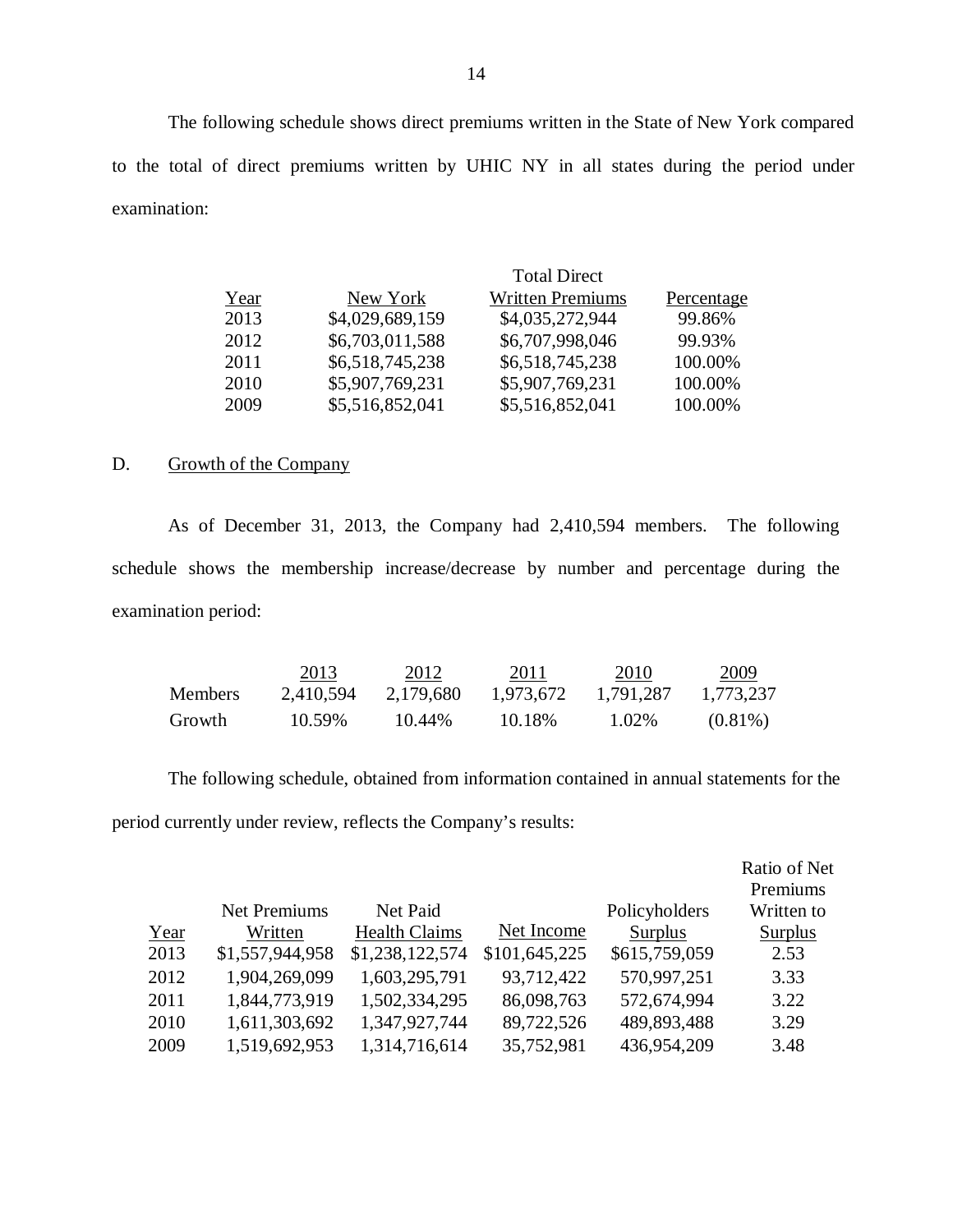<span id="page-16-0"></span> The Company's authorized control level Risk-Based Capital ("RBC") was \$6,546,412 as of December 31, 2013. Its total adjusted capital was \$615,759,059, yielding an RBC ratio of 9,406.1% for 2013.

#### E. Holding Company System

 UHIC NY is a wholly-owned subsidiary of UHIC, and its ultimate parent is UHG, a publicly traded corporation domiciled in the State of Minnesota.

 statements pursuant to the requirements of Section 1503 of the New York Insurance Law and Insurance Regulation No. 52 (11 NYCRR 80). All pertinent filings made during the examination period regarding the aforementioned statutes were reviewed, and no exceptions were noted. As a member of a holding company system, UHIC NY is required to file registration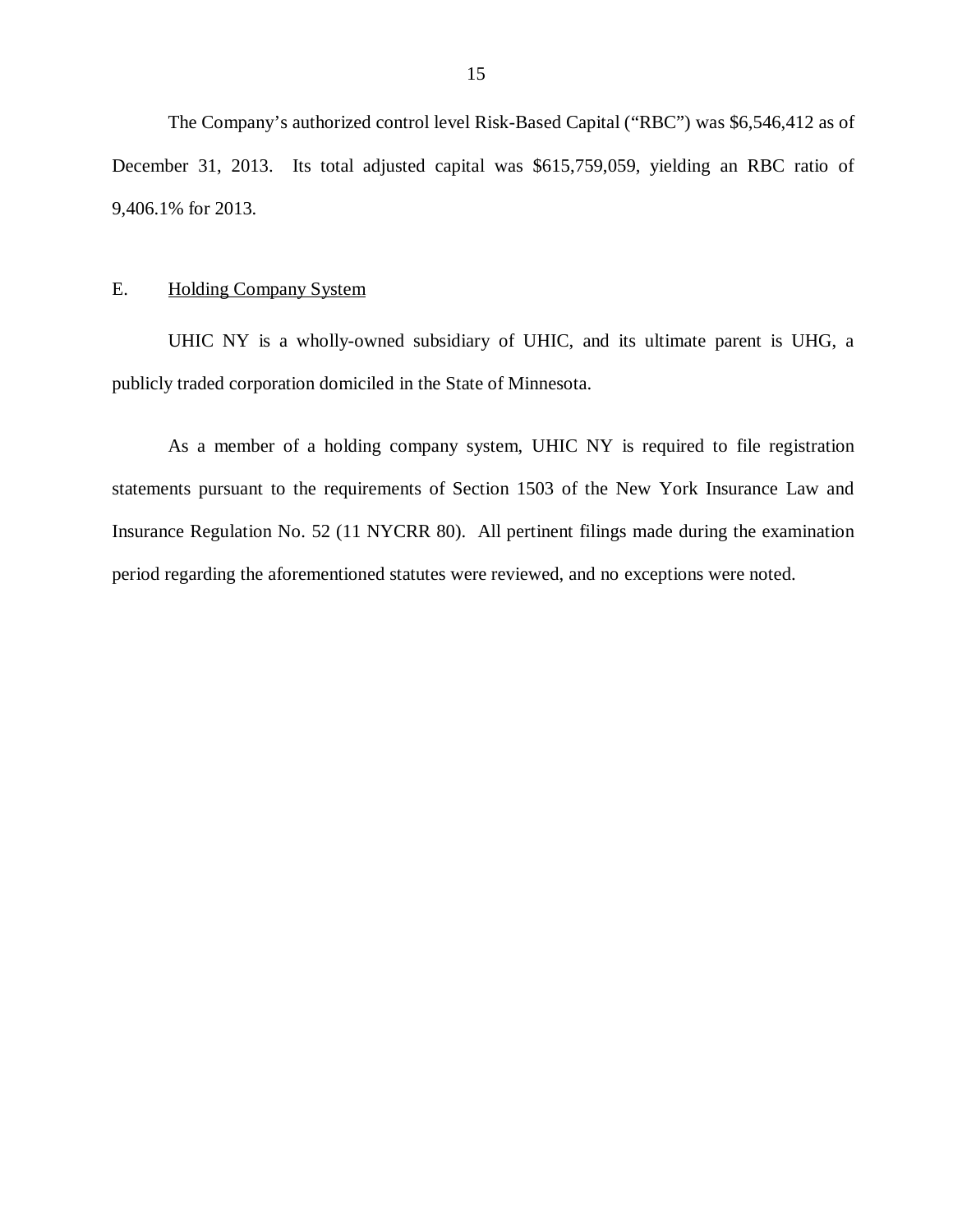system as of December 31, 2013: The following is an excerpt of the organizational chart of the Company's holding company



The following is a summary of UHIC NY's relationship with several of the affiliates shown

above:

- UnitedHealth Group Incorporated is a Minnesota corporation and the ultimate parent of UHIC, UHIC NY, United HealthCare Services, Inc. ("UHS"), and over one hundred and fifty (150) other affiliated companies.
- UHS is a management services company within UHG that provides administrative, financial, management, accounting, underwriting, marketing, legal, medical provider, member services, medical management, agency development, employee management and benefit, information systems, and other general and administrative services to affiliated companies within UHG's holding company system. Most of the directors and officers of UHIC NY and various UHG companies are considered employees of UHS rather than the individual insurers under UHG's holding company system.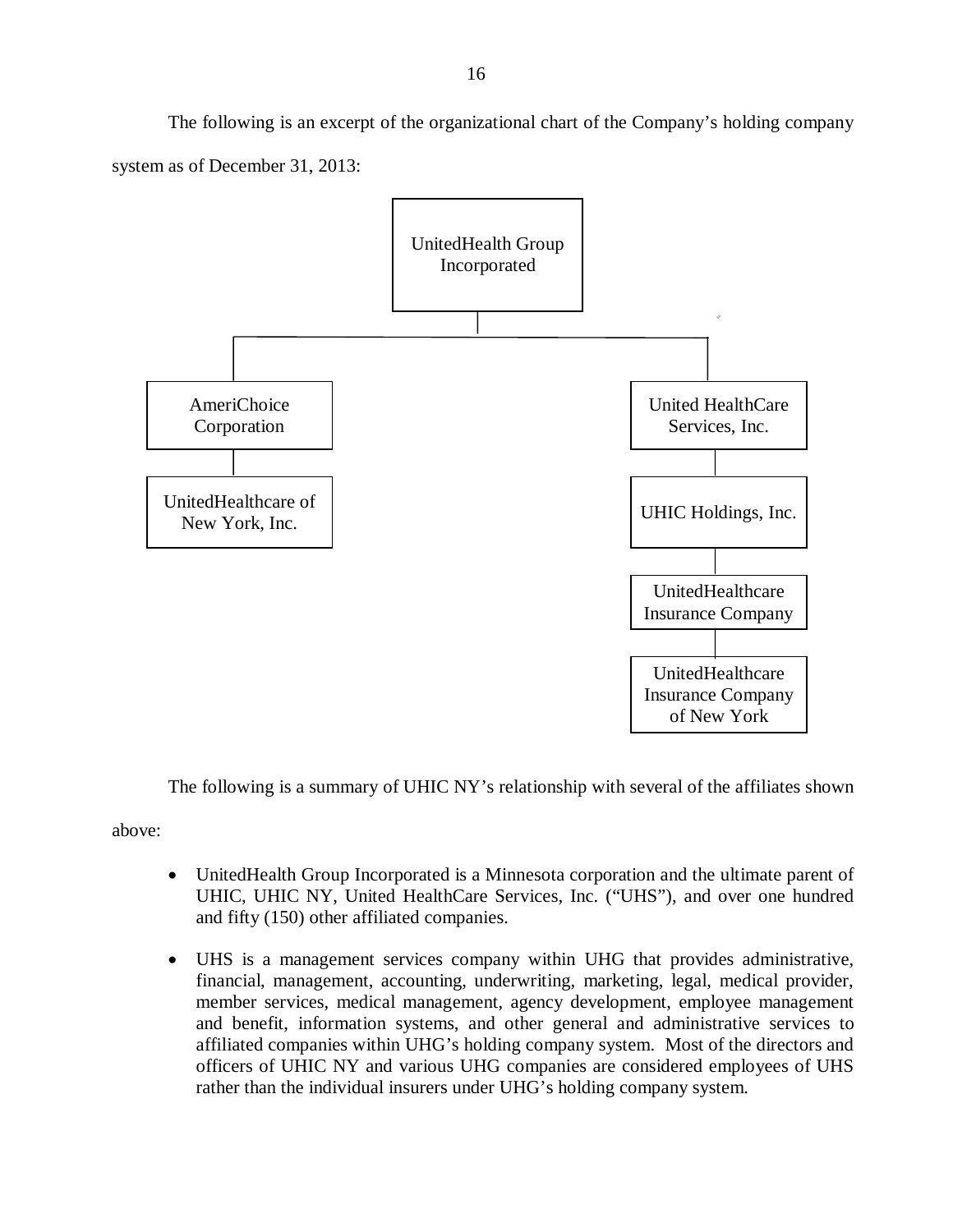#### **Intercompany Transactions and Agreements**

<span id="page-18-0"></span> are subject to the Department's review and approval. These agreements involve activities such as administrative services, cash management, investment management, tax allocation, revolving credit, pharmacy benefits management, and reinsurance. F. Intercompany Transactions and Agreements<br>The Company is party to numerous intercompany agreements with its affiliates, which

 Management believes that its transactions with affiliates are fair and reasonable; however, operations of the Company may not be indicative of those that would have occurred if it had operated as an independent company.

Below is a brief summary of some of the key agreements.

#### Management and Administrative Services Agreements

 Effective January 1, 2014, the Company entered into a Management Services Agreement with UHS, which replaced and superseded its June 1, 2002 Service Agreement with UHS. Under the Management Services Agreement, UHS provides management and operational support to UHIC NY that includes but is not limited to underwriting, claims processing, financial management and accounting. The Management Services Agreement was submitted for review to the Department on May 7, 2013, and was approved on October 28, 2013.

 Direct expenses not included in the management and administrative agreements, such as broker commissions, regulator exam fees, and premium taxes are paid by UHS on the behalf of the Company. UHS is reimbursed by the Company for these direct expenses through the intercompany settlement process.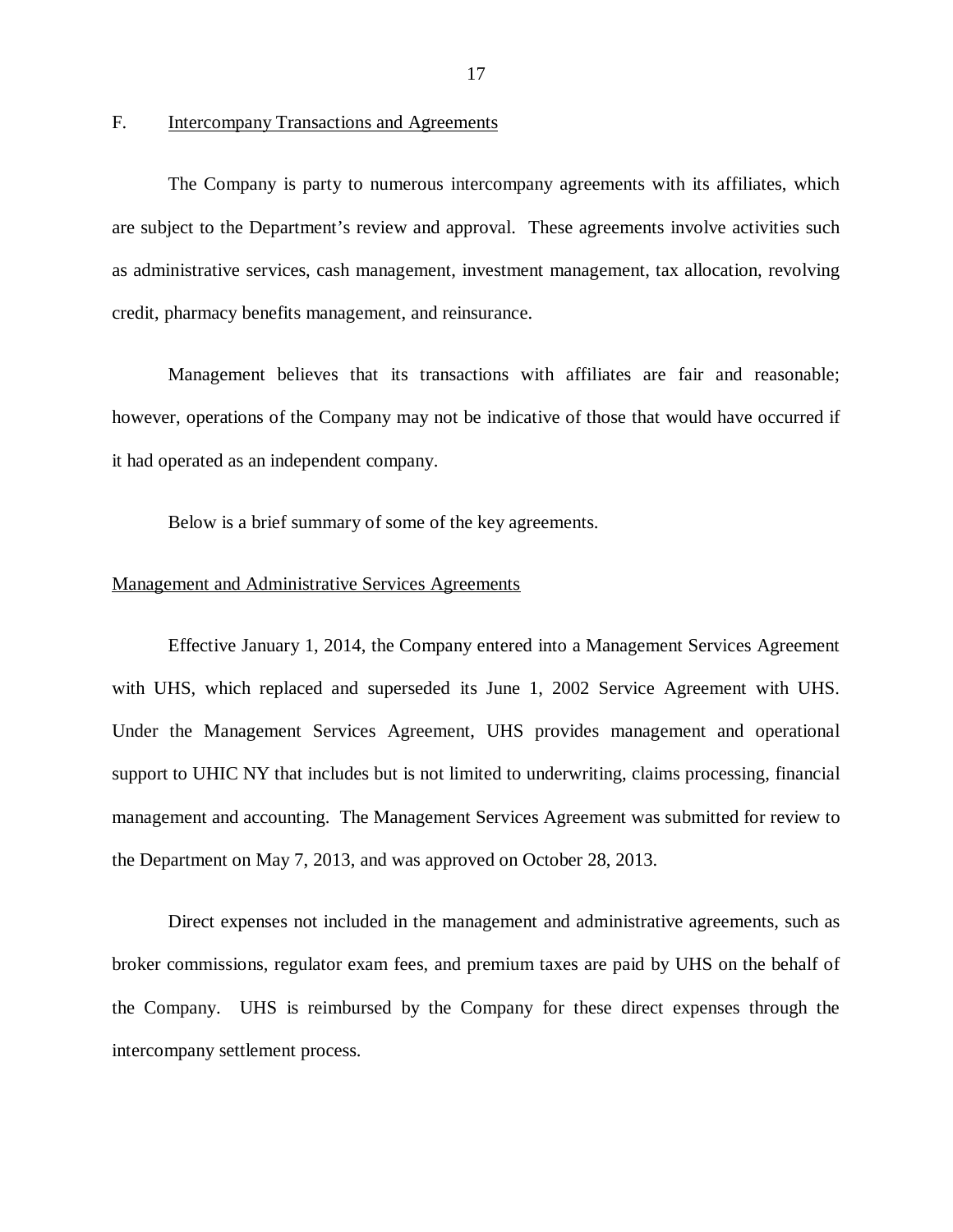UHS' subsidiaries and divisions provide various services to enrollees of the Company during the year. OptumHealth, a division of UHS, provides services including, but not limited to, integrated personal health management solutions, such as disease management, treatment decision support and wellness services, including a 24-hour call-in service, as well as access to a network of transplant providers. The agreement was submitted for review to the Department on January 8, 2009 and was approved on July 20, 2009. Health Allies, Inc. provides discount program services. The agreement was submitted for review to the Department on February 24, 2010 and was approved on September 1, 2010. OptumHealth Care Solutions, Inc. provides chiropractic and physical therapy services. The agreement was submitted for review on January 21, 2010 and was approved on August 24, 2010. The first amendment was submitted for review to the Department on May 25, 2011 and was approved on June 7, 2011. Spectera, Inc. provides administrative services related to vision benefit management and claims processing. The agreement was submitted to the Department on November 5, 2013 and was approved on November 19, 2013. United Behavioral Health, Inc. provides mental health and substance abuse services. The agreement was submitted for review to the Department on February 28, 2012 and was approved on September 20, 2012.

 product catalogues for eligible members who earn additional benefits. The catalogues show the healthcare products and benefit credits needed to redeem the respective products. OptumRx mails the appropriate personal health product catalogues to the Company's members and manages the personal health products credit balance. Fees related to this agreement are calculated on a per member per month ("PMPM") basis. The agreement and all related amendments and addendums were submitted for review to the Department on December 22, The Company contracts with OptumRx, Inc. ("OptumRx") to provide personal health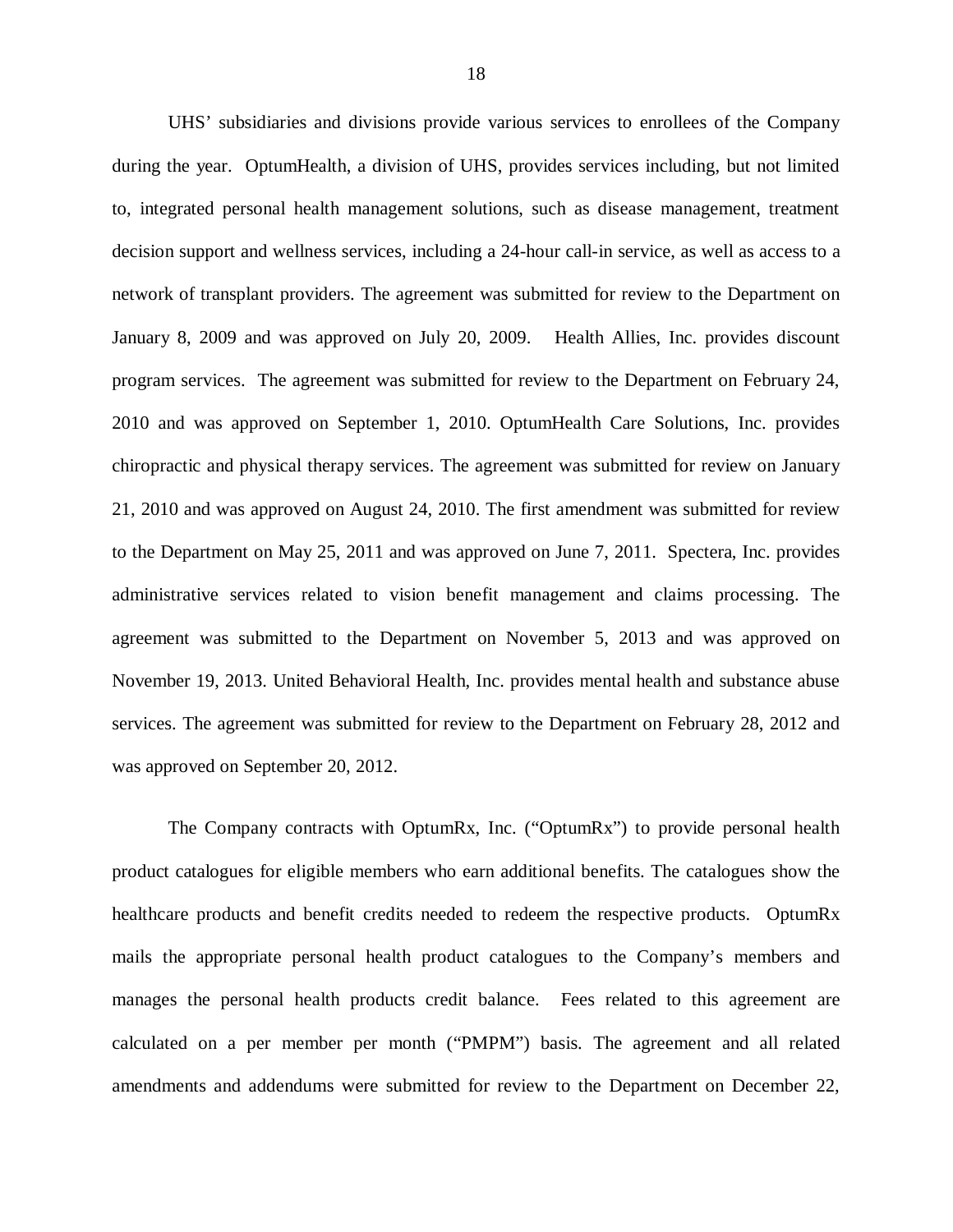2009 and were approved on January 26, 2010.

 services that lead up to and include the prevention and recovery of medical expense (benefit) overpayments. Service fees may be either a percentage of every recovery that is retained by OptumInsight, Inc. or a capitated service fee that is charged to the Company on a PMPM basis. The agreement was submitted for review to the Department on May 24, 2011 and was approved on January 23, 2012. The Company has an agreement with OptumInsight, Inc., an affiliate of the Company, for

#### Pharmacy Benefits Management

 Effective January 1, 2013, the Company entered into a pharmaceutical benefits management ("PBM") agreement with an affiliated entity, OptumRx. Pursuant to the Agreement, OptumRx provides UHIC NY with core prescription drug benefit services and mail order pharmacy services. Under the core prescription drug benefit services, OptumRx establishes and maintains a network of pharmacies to service the benefit plans, provide claims processing services, benefits administration and support, marketing and sales support, account management services, rebate administration, clinical services and finance and analytical support services. Under the mail order pharmacy services, OptumRx provides UHIC NY with mail order network prescription services. UHIC NY remains ultimately responsible for the pharmacy benefit administration services provided to its members. Fees related to the PBM agreement are calculated on a per-claim basis. The PBM agreement was approved by the Department on October 15, 2012 and replaced the previous agreement with Medco Health Solutions, Inc.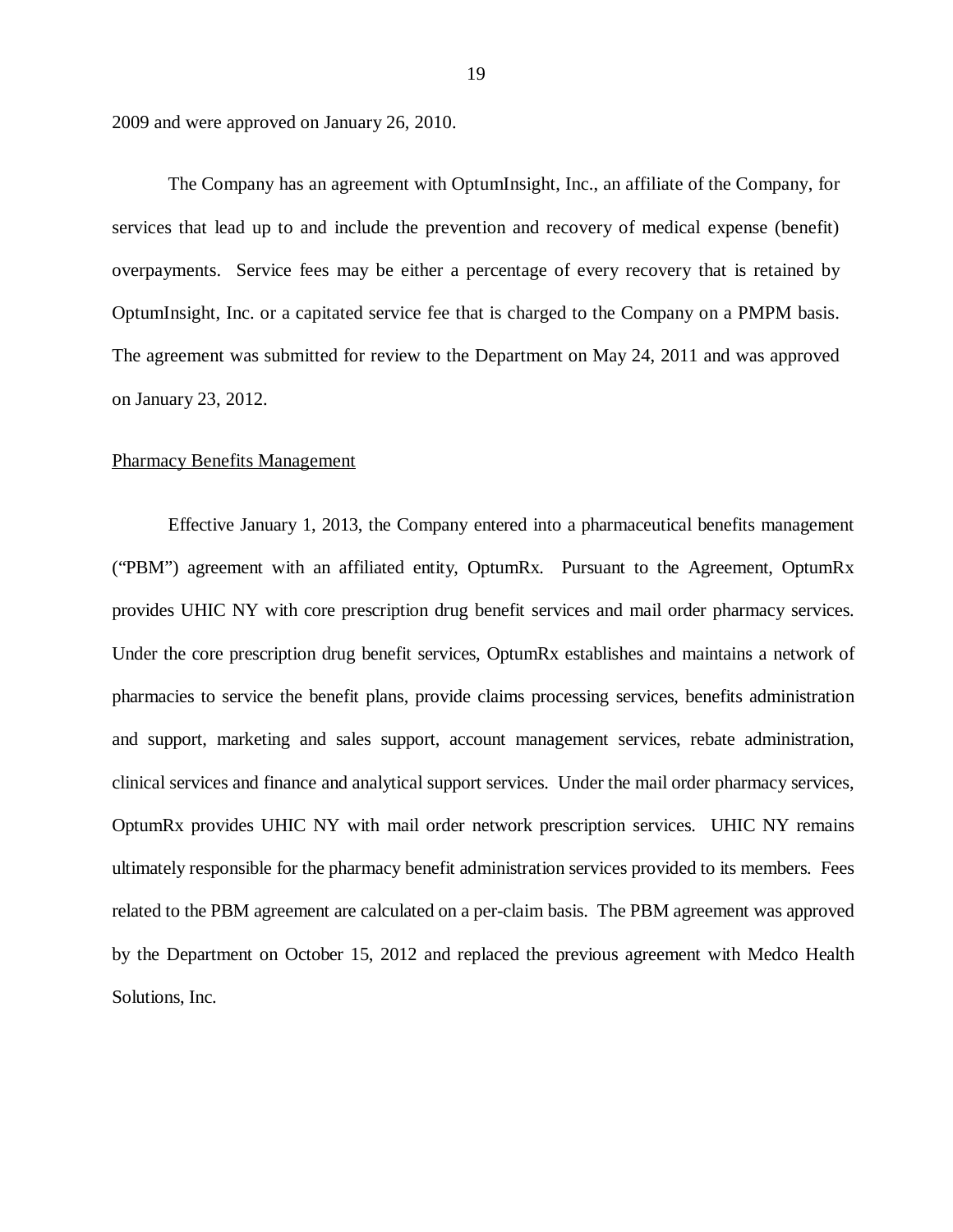#### Revolving Credit Agreement

 The Company holds a \$225,000,000 subordinated revolving credit agreement with UHG at an interest rate of LIBOR plus a margin of 0.50%. This credit agreement is subordinate to the extent it does not conflict with any credit facility held by either party. The credit agreement shall continue until terminated by either party with 60 days notice. There were no amounts outstanding under the credit agreement as of December 31, 2013. The subordinated revolving credit agreement was submitted for review to the Department on April 11, 2012 and was approved on May 21, 2012. This was also submitted to the Department of Health on April 11, 2012 and approved on September 20, 2012.

#### **Tax Sharing Agreement**

Tax Sharing Agreement<br>On October 2, 1995, the Company entered into a tax sharing agreement with UHG and as a result, is included in a consolidated federal income tax return with UHG. Federal income taxes are paid to or refunded by UHG pursuant to the terms of a tax sharing agreement, under which taxes approximate the amount that would have been computed on a separate company basis, with the exception of net operating losses and capital losses. For these losses, the Company receives a benefit at the federal rate in the current year for current taxable losses incurred in that year to the extent that losses can be utilized in the consolidated federal income tax return of UHG. UHG currently files income tax returns in the U.S. federal jurisdiction, various states, and foreign jurisdictions. The tax sharing agreement was approved by the Department on February 7, 1996.

#### Reinsurance

See Section K "Reinsurance" for information related to affiliated reinsurance agreements.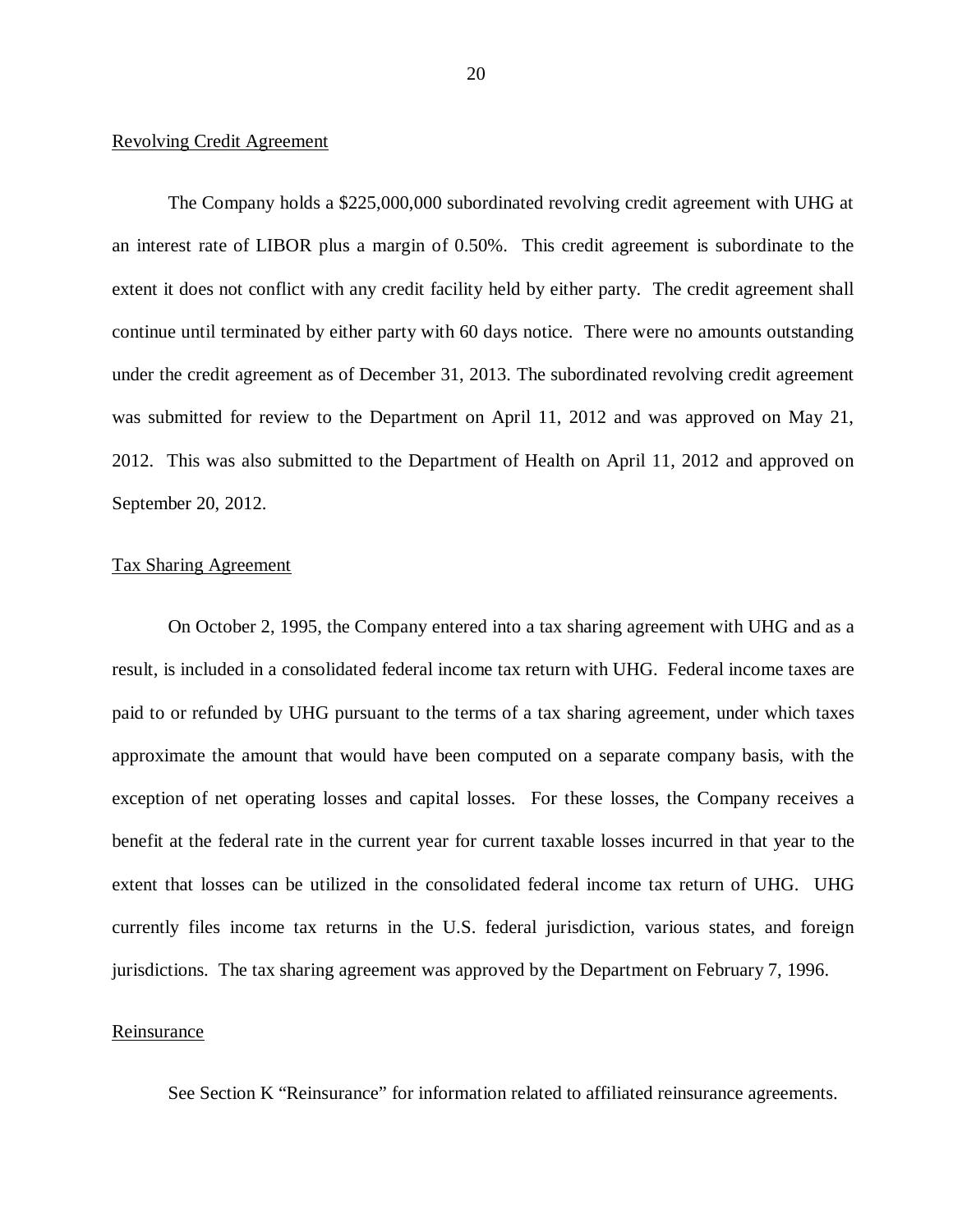#### <span id="page-22-0"></span>**Surplus Notes**

 On September 24, 2009, with the approval of the Department, the Company paid off a surplus note issued to the Company's parent, UHIC, in the amount of \$12,300,000 plus accrued interest of approximately \$10,508,000.

#### G. Accounts and Records

#### Evaluation of Controls in Information Systems

 The Company's Information Systems ("IS") applies to UHG and all of its wholly-owned subsidiaries. The IS function is managed broadly and includes the operations of UHIC NY. UHG is responsible for maintaining the overall technology infrastructure utilized for data processing by the business segments within the Company.

 The IS portion of the examination was performed in accordance with the Handbook, utilizing the Exhibit C (*Evaluation of Controls in Information Technology*) approach. The examiner's review of the IS controls included: IS management and organizational controls; application and operating system software change controls; system and program development controls; overall systems documentation; logical and physical security controls; contingency planning; local and wide area networks; personal computers; and mainframe controls.

 The examiner evaluated the IS internal control testing performed by UHG's SOX function, the IAD and its independent auditors, D&T, and performed a review of end user computing and IS outsourcing controls. As a result of the procedures performed, the examination team concluded that Information Technology ("IT") general controls and general application controls were functioning as management intended and that an effective system of internal controls is in place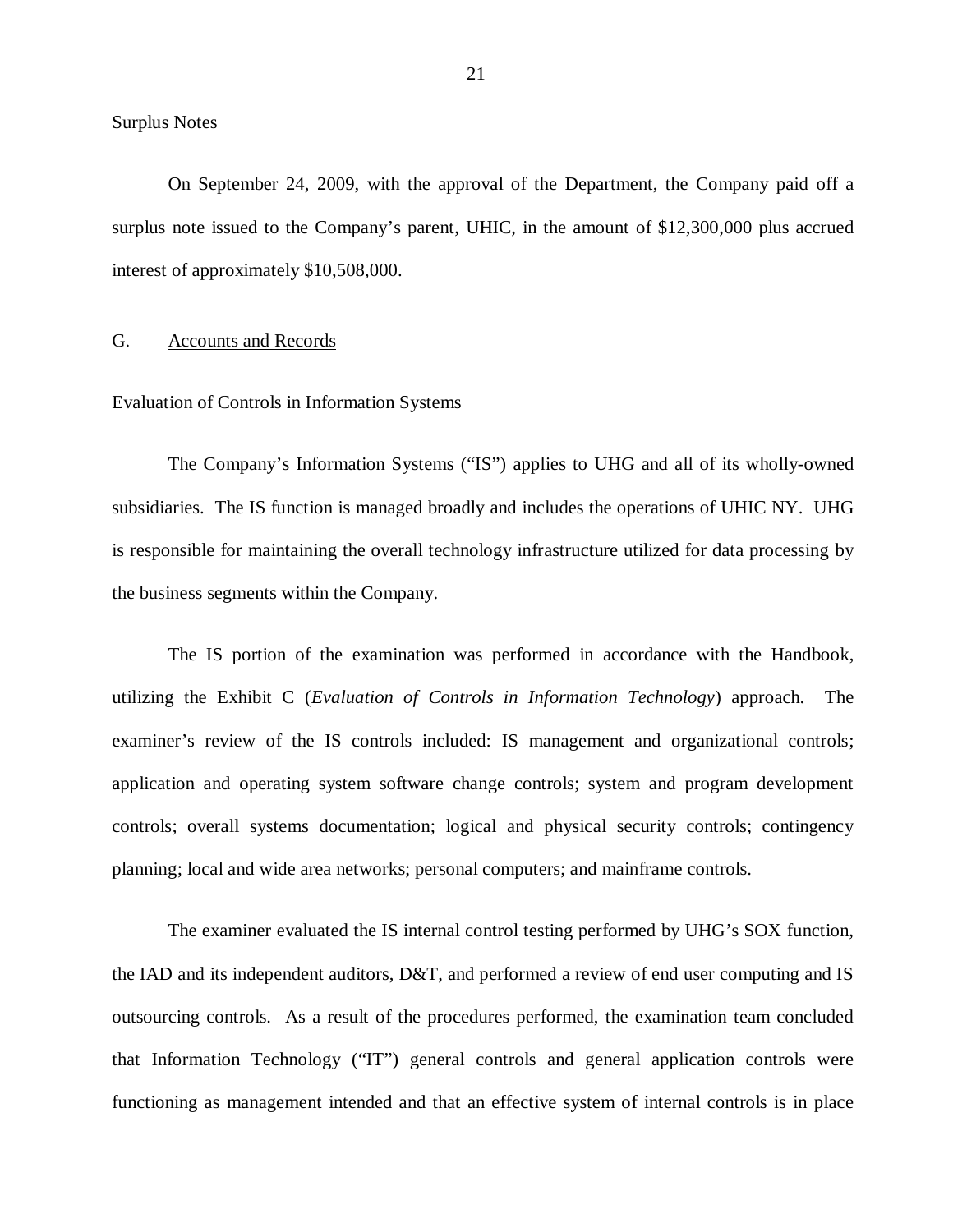and conducive to the accuracy and reliability of financial information processed and maintained by the Company.

 However, the examiner noted certain reportable items related to the review of IS controls, which are as follows:

#### 1. Data Classification

 There was a carry-forward recommendation from an examination conducted by the Connecticut Department of Insurance, performed as of December 31, 2011. During discussions with management, the Connecticut IT examination team noted that UHG does not have an effectively designed method for identifying current data owners for all information assets. In addition, there is no established control to monitor the process of data classification to ensure that appropriate classification and labeling of information assets is performed. Per UHG's policy, information assets (including data extracts) are required to have a "Designated Information Owner", and should be classified and labeled as either "Protected Information, Confidential Information or Public Information." As a result, UHG may not be in compliance with its policies regarding data classification. Due to the lack of supporting processes, the extent of this lack of compliance cannot be determined. However, the lack of supporting processes also indicates that sufficient controls are not in place to provide effective monitoring of policy compliance.

 UHG's policy documentation provides guidance regarding the organization's approach to data classification. Specifically, policy control standard [01.1.03.05](https://01.1.03.05) states the following:

 "*UnitedHealth Group information technology systems and business areas must have a designated Information Owner, who has been assigned management responsibility for controlling the production, maintenance, use, and access to the information asset or information technology system they own. This responsibility includes the verification of data extracts containing Confidential Information and/or Protected Information.*"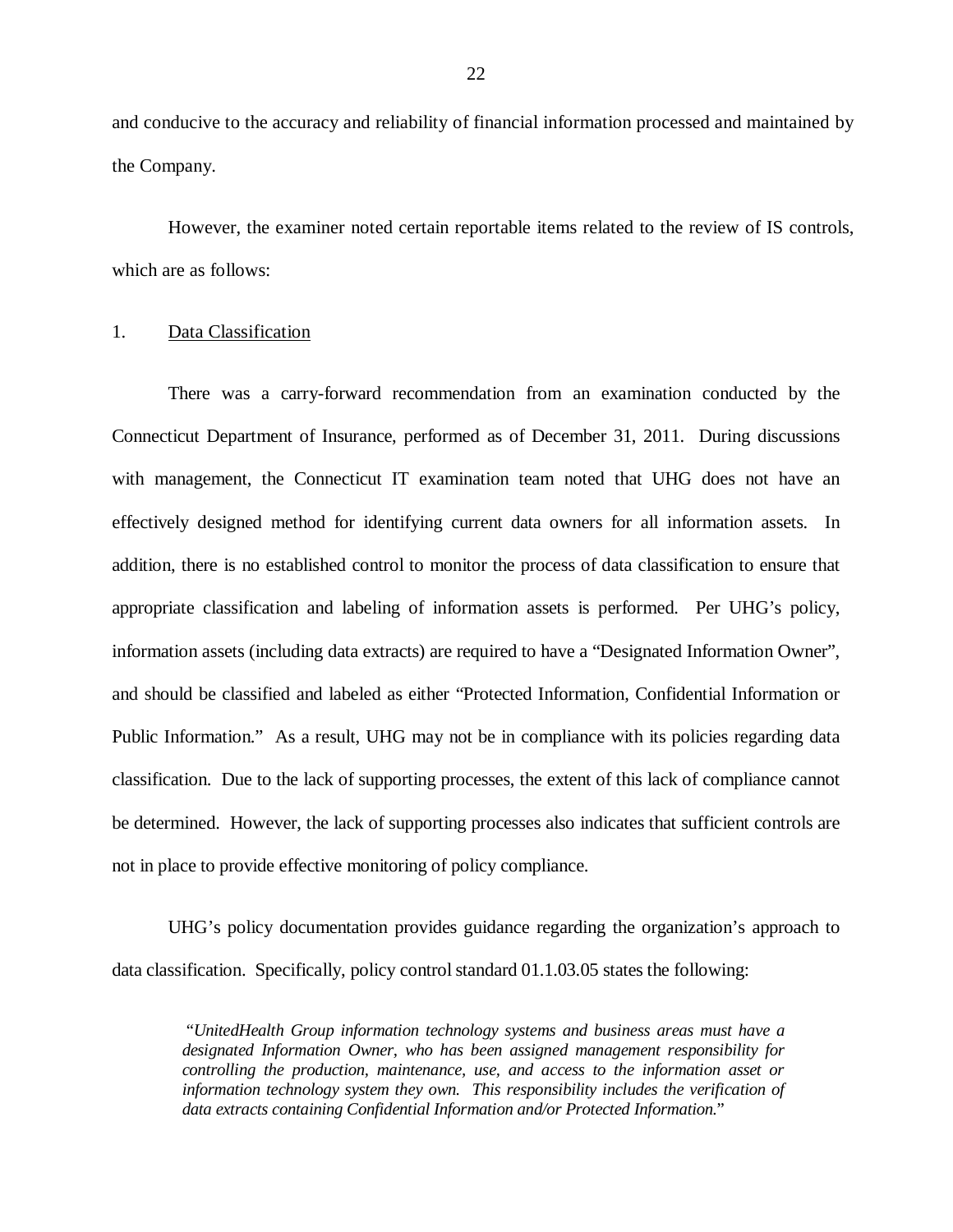Also, policy sections 13.1.01 states the following:

 "*UnitedHealth Group data and data entrusted to UnitedHealth Group should be identified and classified by the Information Owner as one of the following three data classification levels: Protected Information, Confidential Information or Public Information*"

Finally, policy section 13.1.02 states the following:

 *"All UnitedHealth Group data and data entrusted to UnitedHealth Group is labeled to indicate its Data Classification Level, which alerts employees and contractors of the appropriate security requirements for such data."* 

The recommendation from the Connecticut report on examination stated:

 "Current UHG policy documentation provides the basis for an effective information classification program. Such a program can then be used to support other information security and privacy efforts (such as data loss prevention, compliance reporting, access control architecture, etc.). It is recommended that UHG take appropriate steps to align operational practices with existing policies, including the introduction of processes and technologies that can help ensure policy compliance."

#### Update from the 2012 Texas Examination

 response, the IT examination team performed follow-up procedures during the 2012 Texas examination that included a review of UHG's policies to determine whether any changes had been implemented related to this control. In addition, the IT examination team met with management to discuss this control and associated procedures. During this session, the IT examination team confirmed that the Control Standards included in the policy listed above are current and accurate. Management also stated that the implementation of this control was an ongoing effort and was "approximately 85 - 90% complete". Additional integration and development will include the registration of Applications, linkages to release management and disaster recovery, and a connection with the UHG's Mergers and Acquisitions ("M&A") processes. As a result of this exception from the prior 2011 IT examination and the Company's

 examination team concluded that management has made progress related to the implementation of As a result of inquiry and review of prior examination procedures and workpapers, the IT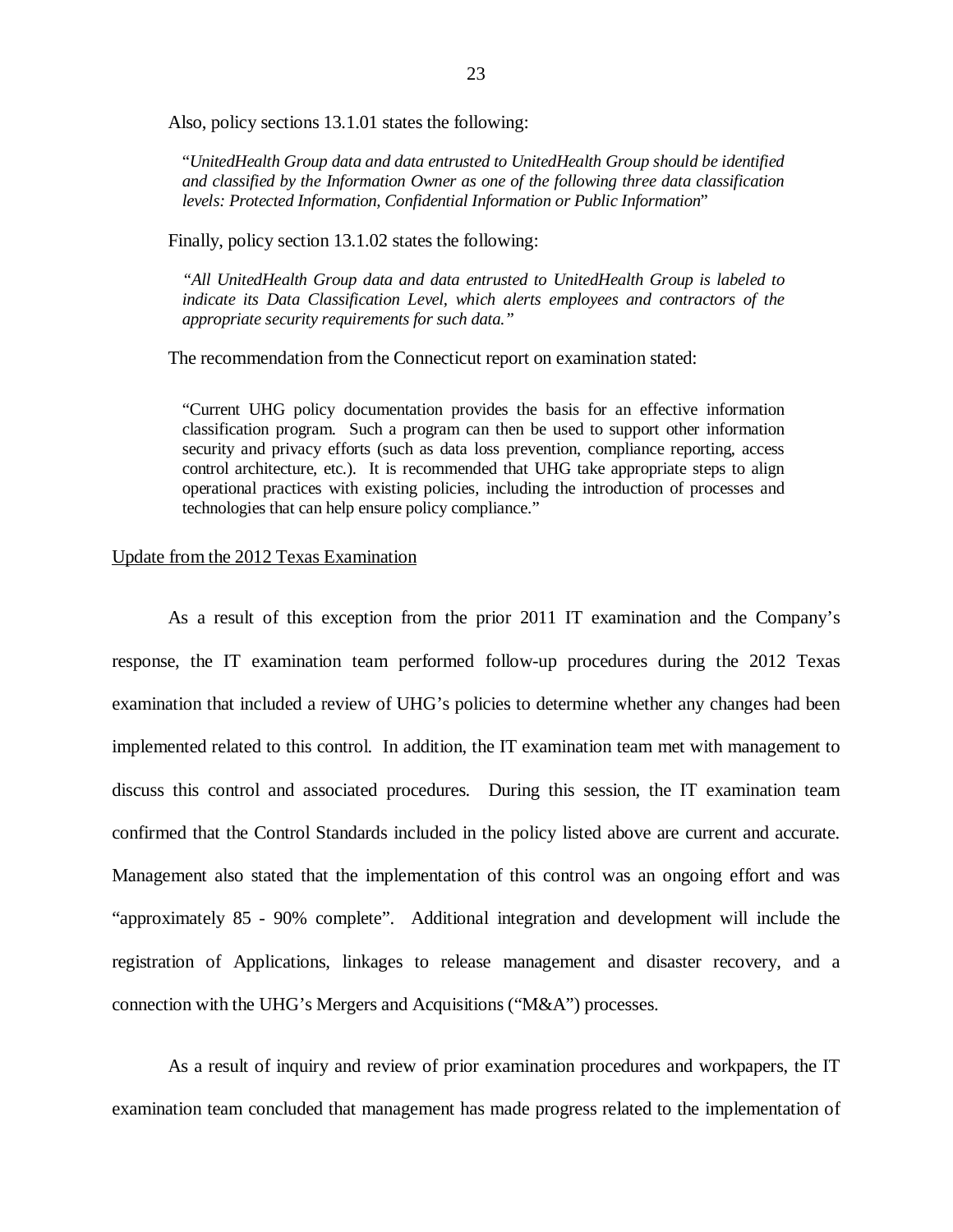this control, but it is not yet operating effectively. As a result, the Company remains in a noncompliant state with respect to its internal data classification policy. Therefore, a relevant exception was noted, consistent with the exception documented in the prior examination file.

#### Update from the current 2013 New York Department of Financial Services Examination

 included a review of UHG's policies to determine whether any changes had been implemented related to this control. In addition, the IT examination team met with management to discuss this control and associated procedures. Management stated that the remaining 10-15% is related to new M&A integrations into the UHG environment and includes segments previously supported outside of the scope of UHG IT. These integration activities have also implemented processes to ensure data is appropriately populated into the Architecture and Strategy Knowledgebase ("ASK") as part of standard integration activities. The ASK database is an internally-developed repository of system and data management information. It includes key descriptive information regarding the Company's data assets, including details regarding ownership, classification and location. The IT examination team performed follow-up procedures during this examination that

 for an effective information classification program. Such a program can be used to support other information security and privacy efforts (such as data loss prevention, compliance reporting, access control architecture, etc.). As noted during the prior IT examinations, UHG's policy documentation provides the basis

 progress related to the implementation of this control, but it is not yet operating effectively. Therefore, the Company remains in a noncompliant state with respect to its internal data classification policy. Therefore, a relevant exception was noted. As a result, the IT examination team concluded that management has made additional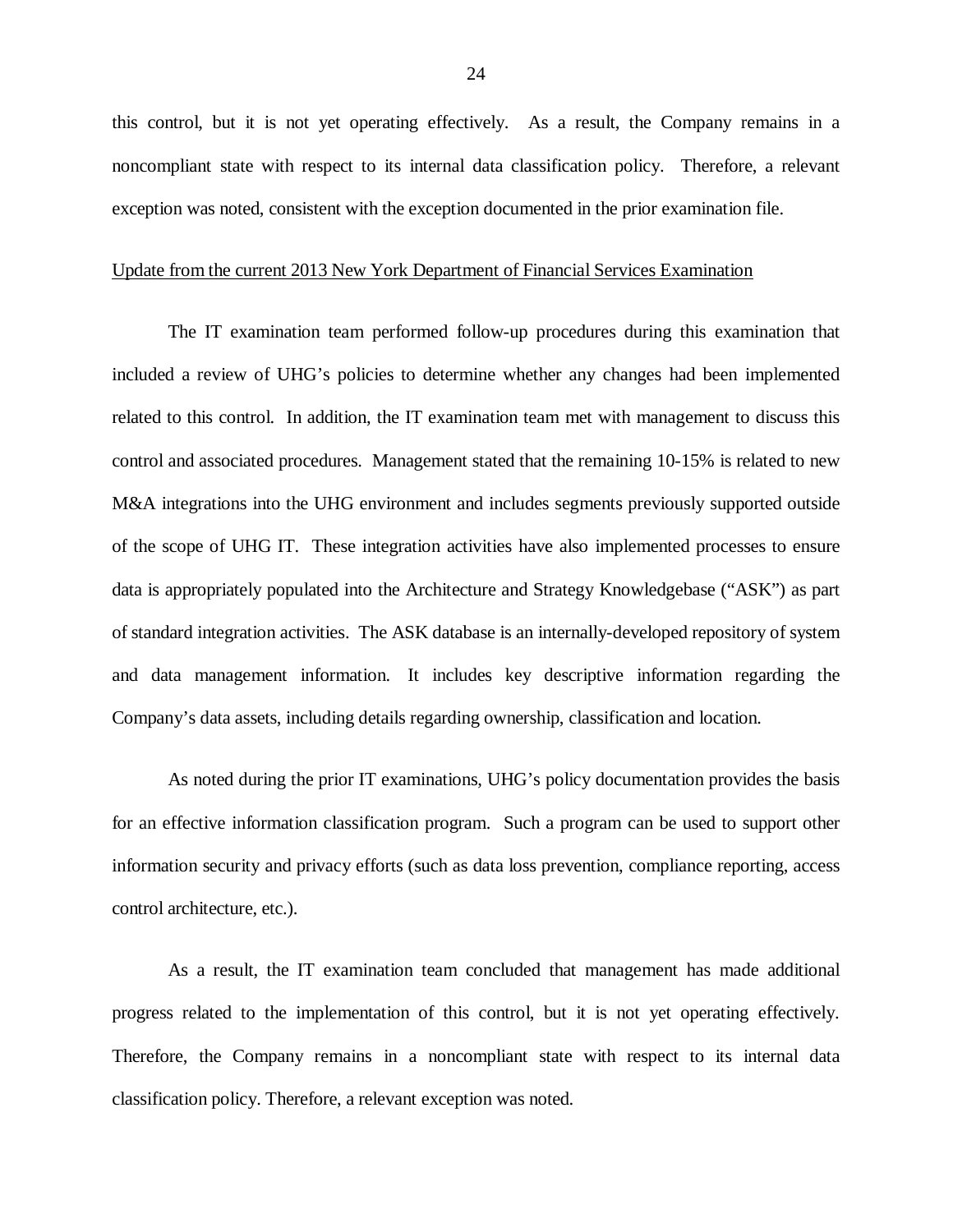It is recommended that management:

- a) continue to make progress related to aligning operational Information Technology practices with existing policies, including the introduction of processes and technologies that can help ensure policy compliance; and
- b) incorporate a monitoring component into the policy to ensure that the ASK database remains up to date and to ensure that any new data elements (i.e., from M&A activity or enhancements to existing applications) are incorporated into the database timely to ensure policy compliance.

#### 2. End User Computing

 The Company's approach to managing End User Computing ("EUC") files, such as spreadsheets, is incomplete and is not implemented in a manner that ensures that consistent and effective controls are applied to these files.

 The Company's procedures for managing risks associated with EUCs include: EUC control approach documentation (i.e., guidelines); an inventory of identified EUC files; an internally-developed EUC tool; and training for internal personnel, including process owners that are responsible for evaluating EUC risks.

 The EUC Tool, in addition to capturing each process owner's assigned EUC files, also lists EUC risks and recommends corresponding EUC controls. The EUC guidelines and tool, developed and managed by Internal Audit, are being used by process owners to determine significant EUCs and document their assessment of risks and conclusions regarding the associated controls to be applied to the EUCs.

 The IT examination team noted several weaknesses in the current approach. Specifically: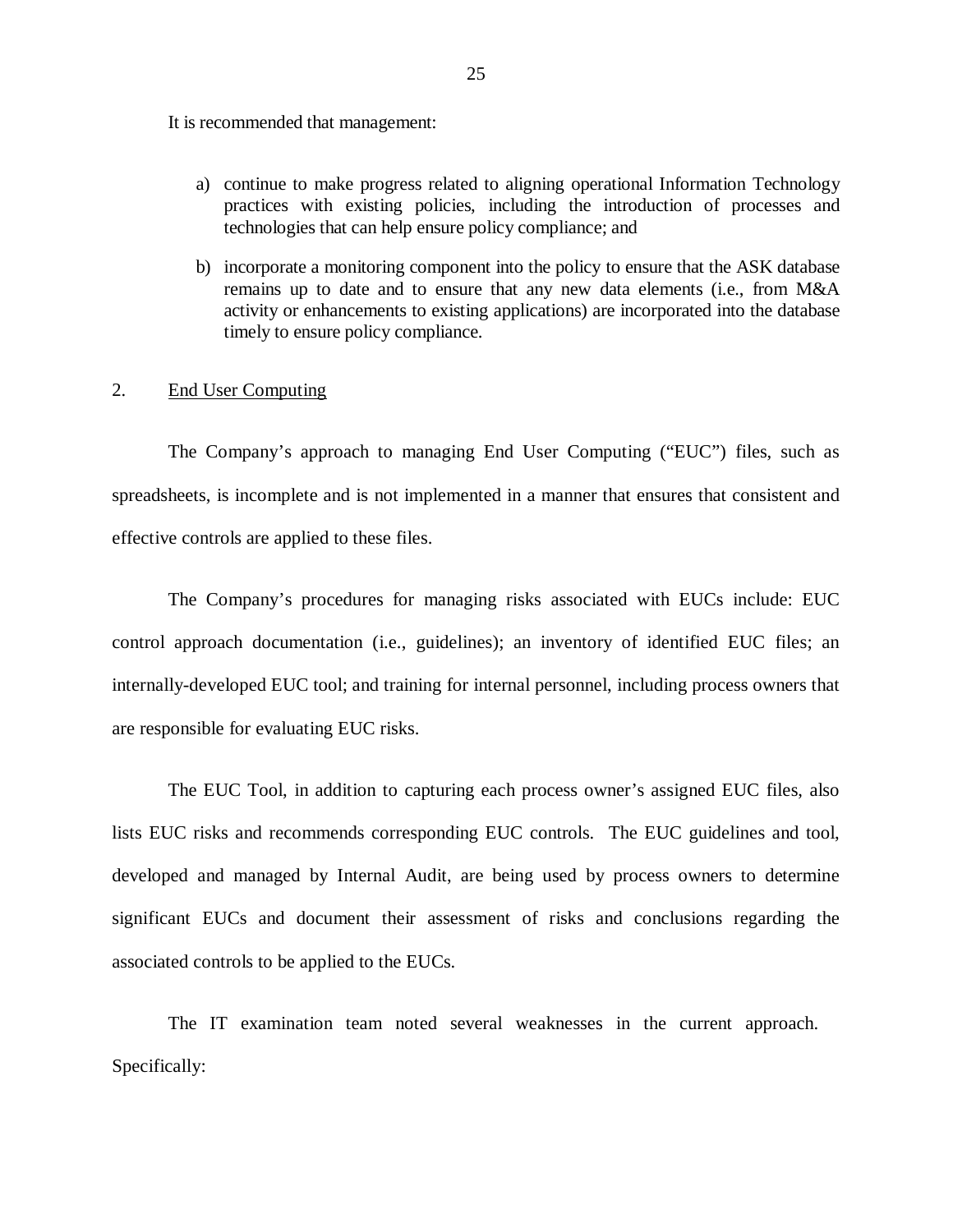- <span id="page-27-0"></span> The Company has not implemented a formal policy regarding EUC risk management.
- The current process (i.e., establishing the guidelines and tool used to determine significant EUCs) is within the sphere of responsibility of the Company's Internal Audit function, as opposed to being the responsibility of Company management.
- Process owners do not consistently implement the controls recommended by the EUC tool, and the rationale for deviating from these recommended controls is not consistently evaluated, documented and/or approved by qualified, independent internal parties.

 It is recommended that the Company extend its current approach for managing EUC risks by implementing a formal policy regarding EUC management, as well as procedures to support an effective approach for evaluating the risk and control conclusions reached by process owners. The EUC policy, procedures and related tool(s) should be the responsibility of the Company's management and not Internal Audit. These procedures, supported by the EUC tool, should focus on applying IT-type controls (security, change management, backup, etc.) to EUC files. Deviations from controls recommended by the EUC tool should be investigated and approved by qualified internal management resources to ensure that they are appropriate. Deviations from recommended controls should also be reviewed on a periodic basis.

#### H. **Internal Controls**

 The NAIC risk-focused approach to financial examinations relies on the review of mitigating controls applicable to the inherent risks of the companies being examined. In the case of UHIC NY, the mitigating controls are documented in "eGRC", an application that, among other functions, documents the internal controls applicable to UHIC NY, as well as the testing that was performed on those controls.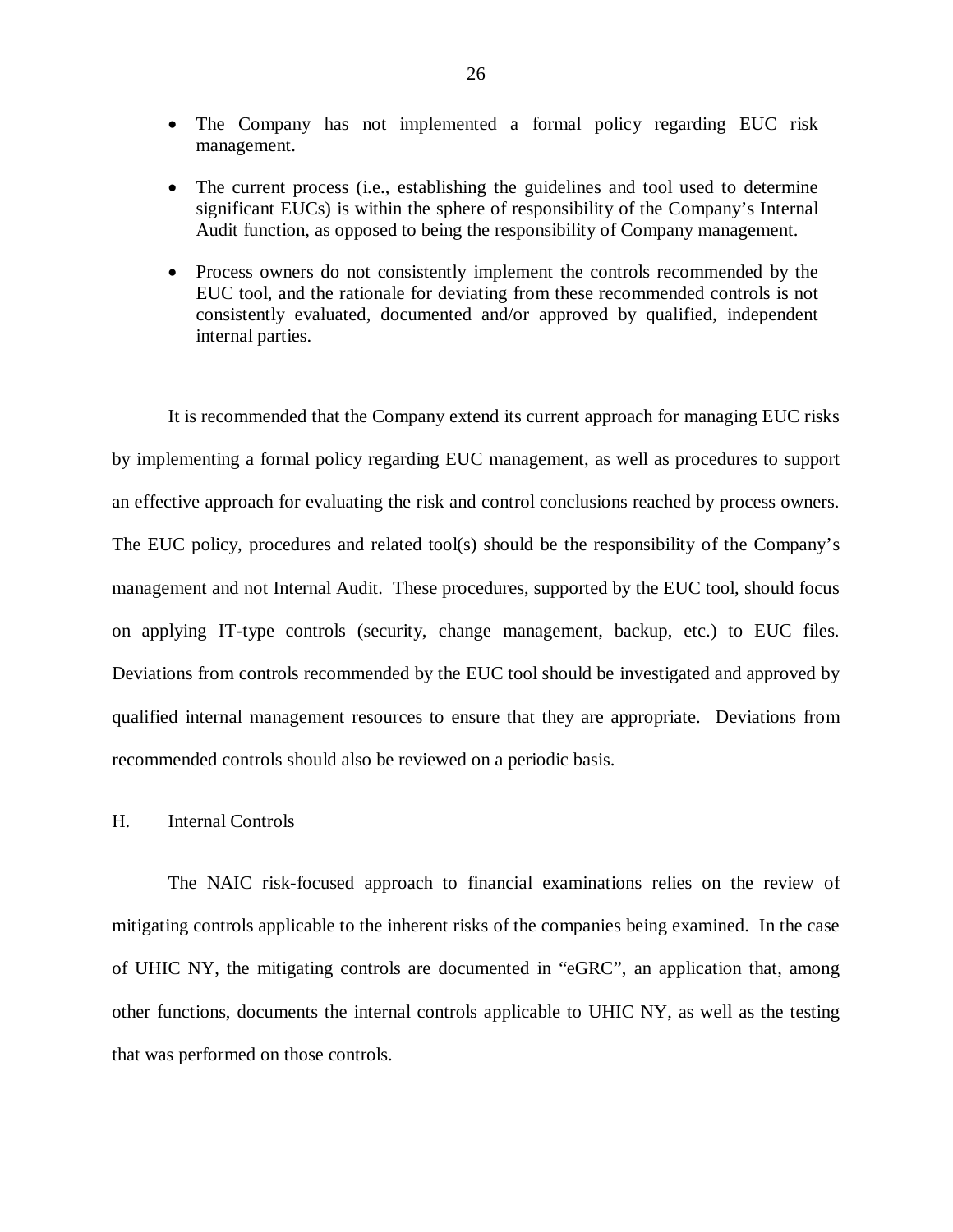<span id="page-28-0"></span> The examiner reviewed and evaluated a sample of UHIC NY's internal controls and related testing thereon and identified some areas where improvement is suggested in the current structure and/or design. The independent financial auditor's report did not note any internal control material weaknesses, and none of the examiner's identified improvements led to material weaknesses or to inaccuracies in the filed financial statements.

#### I. Statutory and Special Deposits

 As of December 31, 2013, the Company had bonds with a book value of \$314,853 and a fair market value of \$319,209 on deposit with New York State.

#### J. Fidelity Bond and Other Insurance

 At December 31, 2013, the Company was covered by a financial institution bond naming UHG and all of its subsidiaries as the insured. This coverage was sufficient to meet minimum computed coverage amounts suggested by the NAIC. The Company also maintains other customary insurance policies, including but not limited to automobile, property and equipment, general liability, workers' compensation and directors' and officers' liability.

#### Reinsurance

K. Reinsurance<br>The Company participates in various reinsurance agreements in order to limit potential losses that may arise from catastrophic events that cause unfavorable underwriting results by reinsuring certain levels of such risk with affiliated and other nonaffiliated reinsurers. The Company remains primarily liable as the direct insurer on all risks reinsured.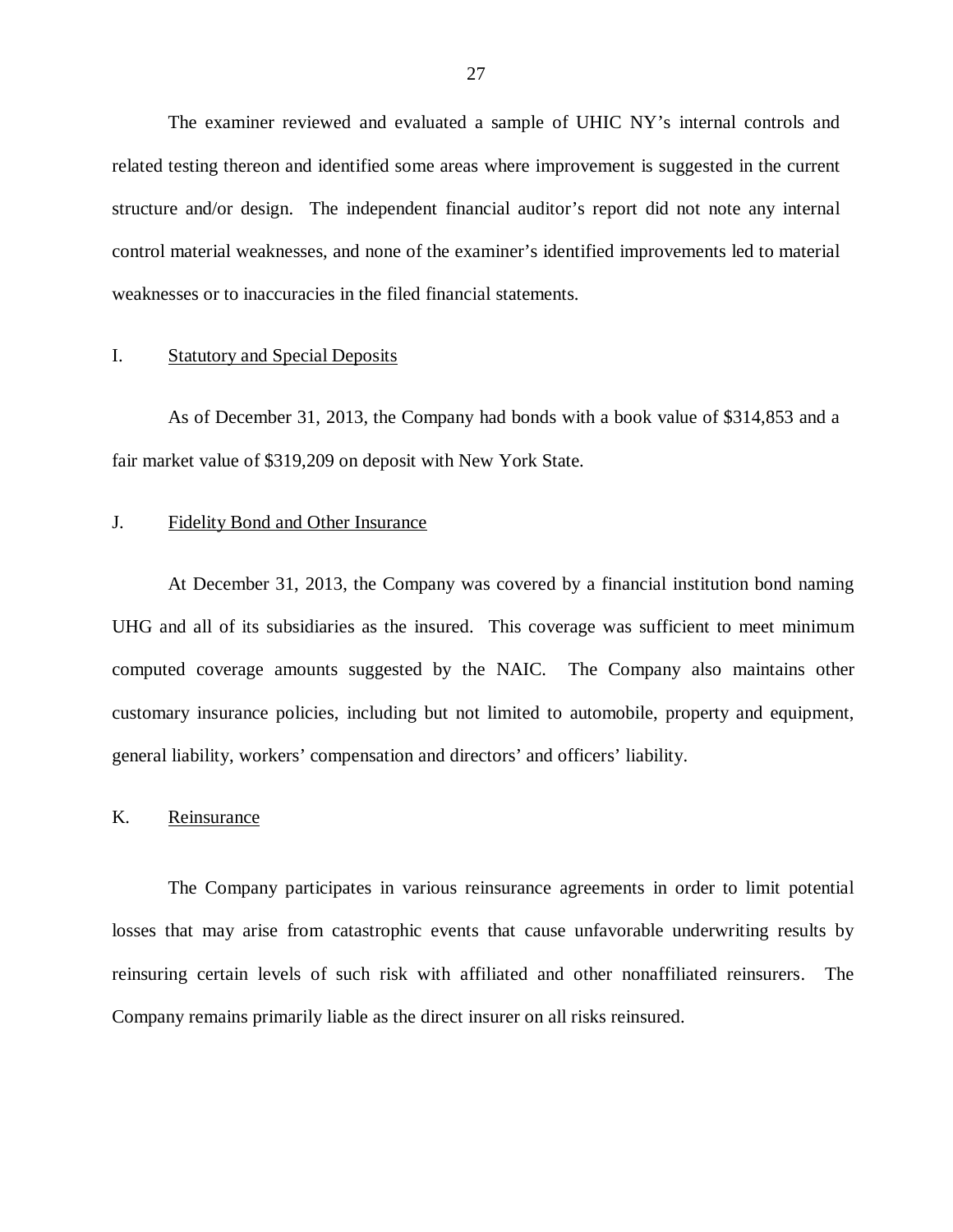The reinsurance agreements with UHIC and Canada Life Assurance Company ("Canada Life") are the two most significant reinsurance arrangements, which account for approximately 99.8 percent of the total ceded premiums for 2013.

 Effective January 1, 1998, the Company entered into a quota share reinsurance agreement whereby the Company cedes 50% of all group health insurance contracts, net of unaffiliated reinsurance and on a funds-withheld basis, to UHIC. The following table shows the underwriting results for UHIC NY's Quota-Share Agreement with UHIC during the period January 2009 through December 2013:

| Year | <b>Ceded Premiums</b> | Ceded Claims    | Ratios |
|------|-----------------------|-----------------|--------|
| 2013 | \$1,499,523,405       | \$1,236,571,084 | 82.46% |
| 2012 | 1,924,018,554         | 1,607,090,911   | 83.53% |
| 2011 | 1,824,728,789         | 1,495,887,068   | 81.98% |
| 2010 | 1,636,254,440         | 1,359,033,845   | 83.06% |
| 2009 | 1,518,838,849         | 1,314,711,352   | 86.56% |
|      |                       |                 |        |

 Effective January 1, 2008, the Company entered into a reinsurance agreement with Canada Life Assurance Company ("Canada Life") for 70% of coverage written under the Empire Plan's medical and pharmacy contracts. For the medical and pharmacy plans combined, premiums of approximately \$975,319,000 were ceded to Canada Life for the year ended December 31, 2013. Total hospital and medical costs ceded totaled approximately \$981,560,000 for the year ended December 31, 2013. Total general administrative expenses and claim adjustment expense ("CAE") ceded related to Empire Plan's medical and pharmacy totaled approximately \$71,899,000 for the year ended December 31, 2013.

 As discussed in Section 2, "Territory and Plan of Operation" section above, the Empire Plan's medical plan converted from fully insured to an administrative service contract with an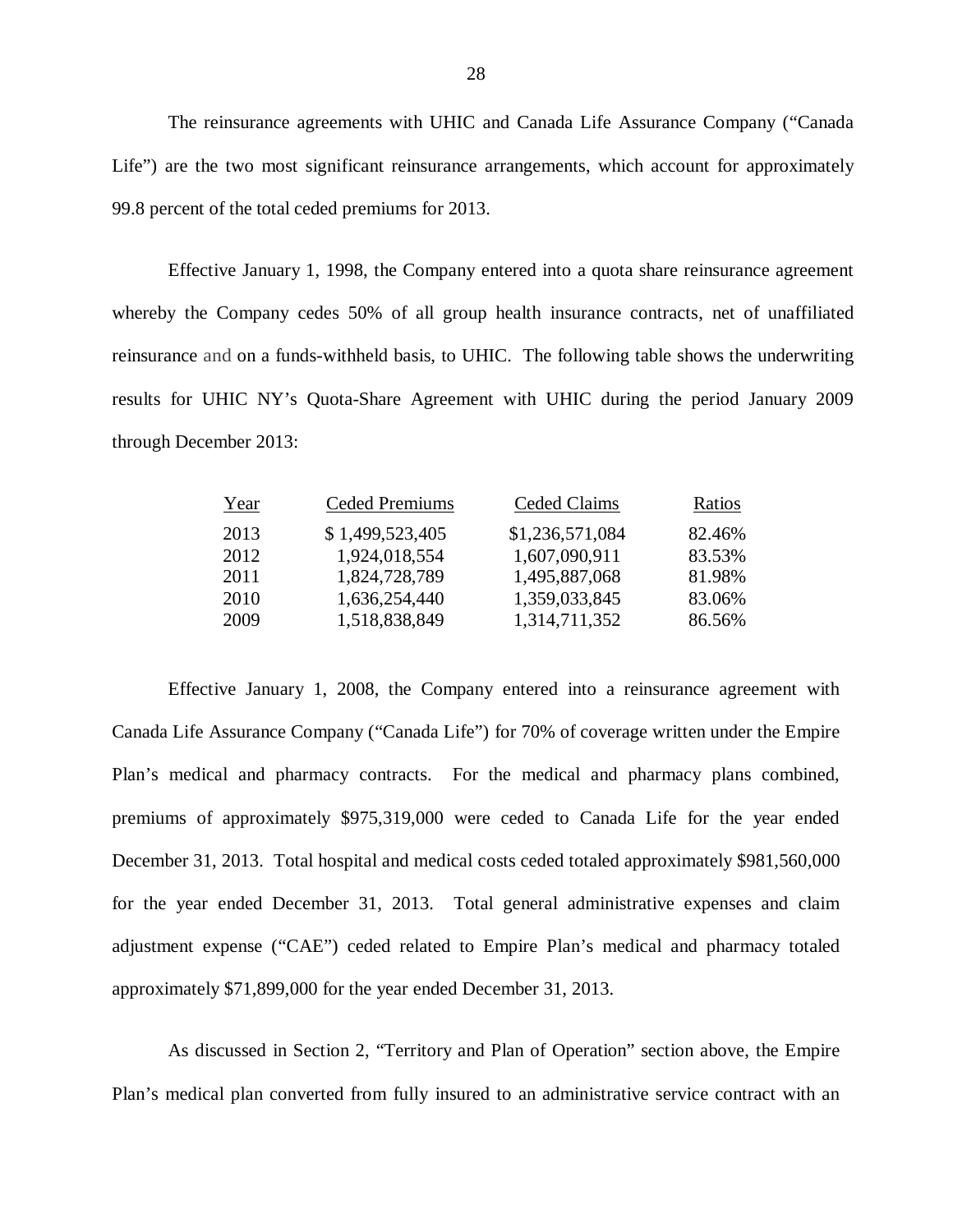<span id="page-30-0"></span> affiliated entity, effective January 1, 2013, and as a result, the Canada Life medical plan reinsurance agreement was terminated, effective January 1, 2013. In addition, the Empire Plan did not renew the pharmacy portion of the contract with the Company beyond December 31, 2013. As a result, the pharmacy reinsurance agreement with Canada Life was terminated, effective January 1, 2014.

#### Funds Held under Reinsurance Treaties with Unauthorized Reinsurers

 UHIC is deemed an unauthorized reinsurer by the Department. As a result, a portion of the premiums due to UHIC are not paid by the Company, but are withheld as per the reinsurance agreement.

 On December 20, 2013, UHIC was notified by the Department that it has met the requirements of Section 125.4(h)(7) of Insurance Regulation No. 20, and so was approved as a Certified Reinsurer eligible for a Secure-3 rating allowing for a reduction of 80% of funds held under reinsurance treaties with unauthorized reinsurers, effective July 1, 2013. UHIC is certified to reinsure and post reduced collateral for life insurance, accident & health insurance and workers' compensation insurance that it is authorized to engage in by its domiciliary regulator.

 Due to the timing of the approval, UHIC has elected to forgo the collateral reduction for the 2013 year end reporting cycle since doing so would have resulted in an unintended adverse economic result. The reduction in collateral will begin first quarter 2014.

#### L. Pensions, Stock Ownership and Insurance Plans

 The Company has no defined benefit plans, defined contribution plans, multi-employer plans, consolidated/holding company plans, post-employment benefits, and compensated absences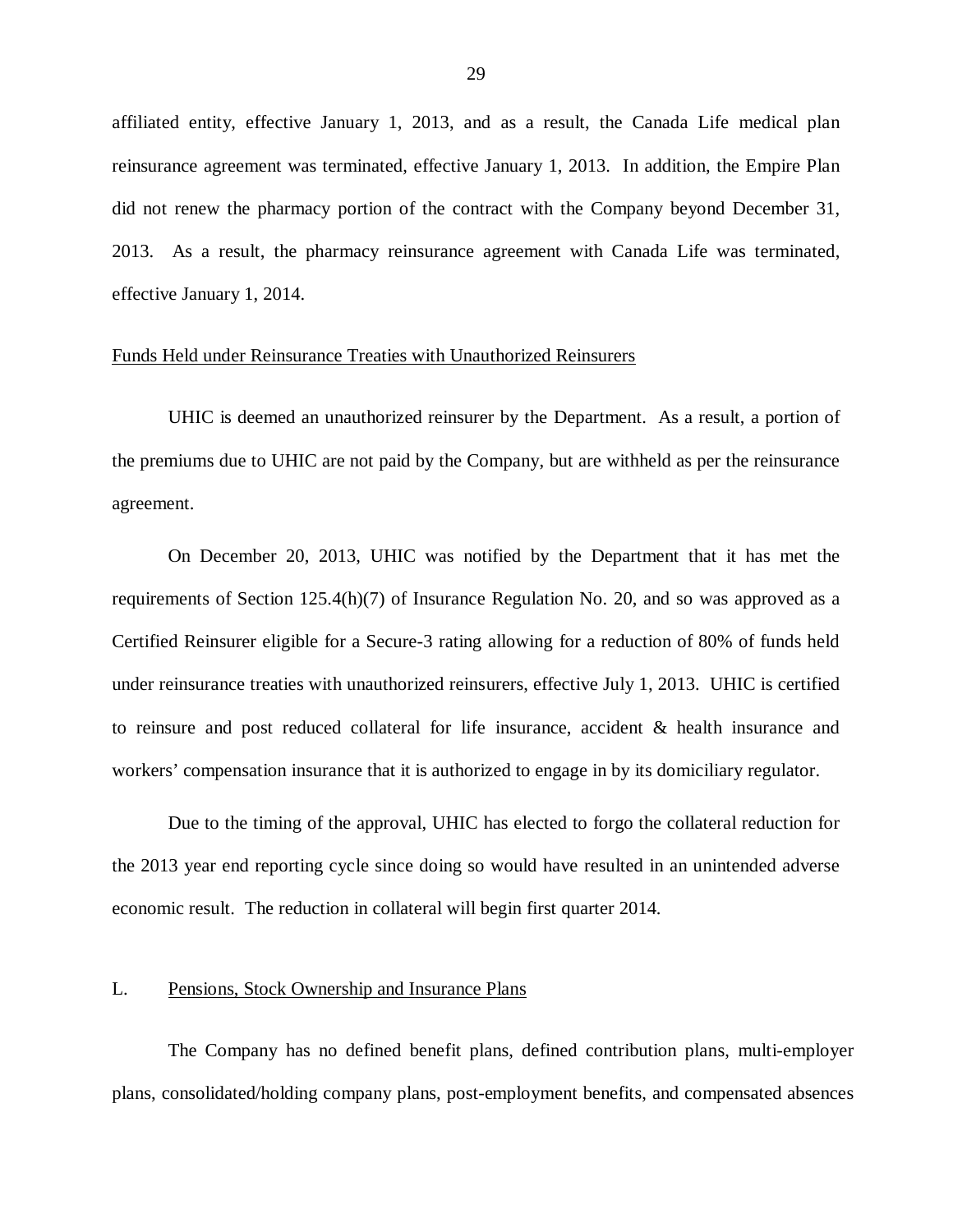<span id="page-31-0"></span> plans and is not impacted by the Medicare Modernization Act on post-retirement benefits, since all personnel are employees of UHS, which provides services to the Company under the terms of a management agreement.

#### **3. FINANCIAL STATEMENTS**

 The following statements show the assets, liabilities, and capital and surplus as of December 31, 2013, as contained in the Company's 2013 filed annual statement, a condensed summary of operations and a reconciliation of the capital and surplus account for the years under review. The examiner's review of a sample of transactions did not reveal any differences which materially affected the Company's financial condition as presented in its December 31, 2013 filed annual statement.

#### Independent Accountants

 Company's combined statutory basis financial statements of financial position as of December 31st for each year in the examination period, and the related statutory-basis statements of operations, surplus, and cash flows for the year then ended. The firm of Deloitte  $&$  Touche ("D $&$ T") was retained by the Company to audit the

 respects, the financial position of the Company at the respective audit dates. Balances reported in these audited financial statements were reconciled to the corresponding years' annual statements with no discrepancies noted D&T concluded that the statutory financial statements presented fairly, in all material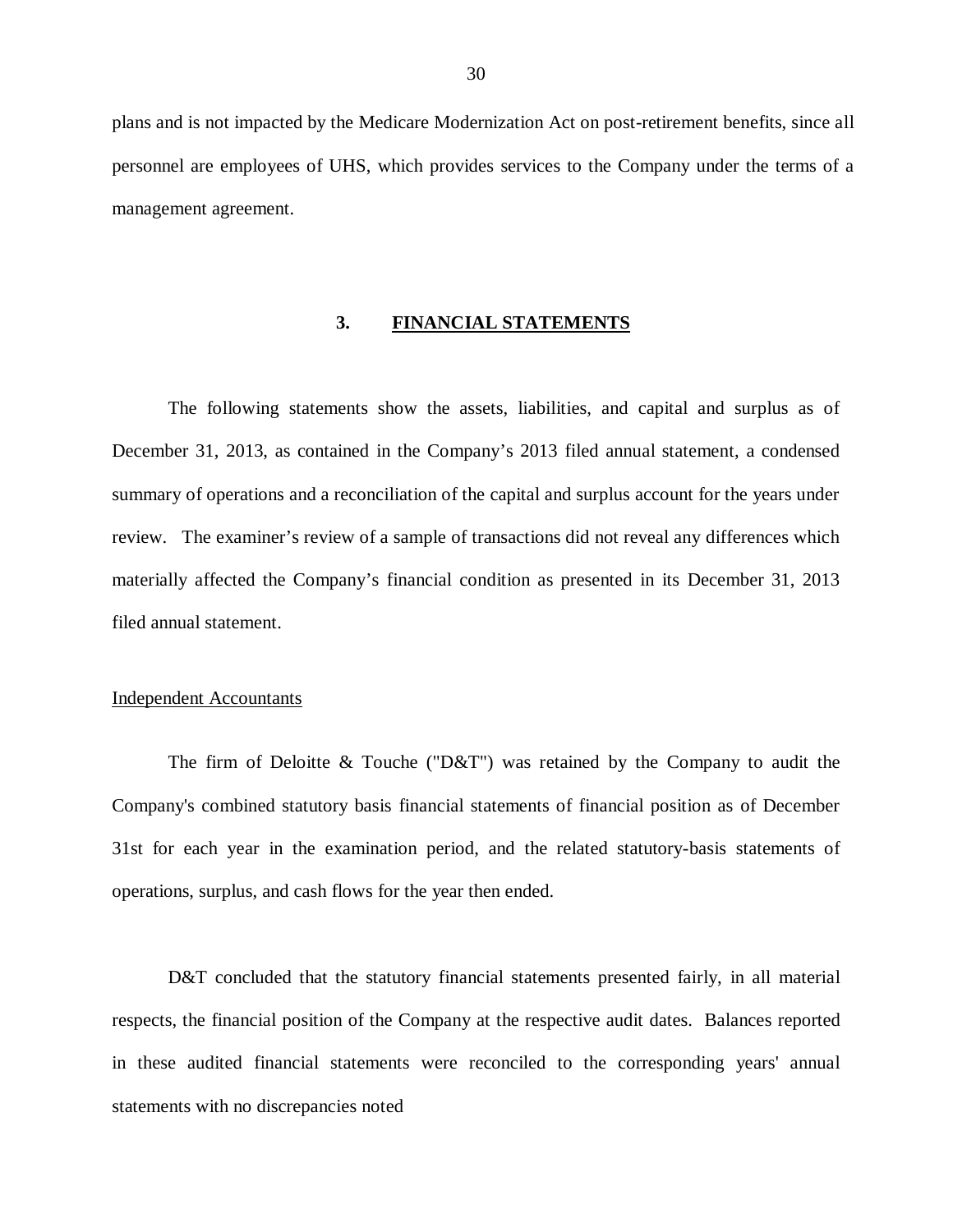#### A. Balance Sheet

| Assets                                             | Examination     |
|----------------------------------------------------|-----------------|
| <b>B</b> onds                                      | \$1,064,102,136 |
| Preferred stocks                                   | 1,985,940       |
| Cash and short-term investments                    | 139,956,848     |
| Receivable for securities                          | 6,845           |
| Investment income due and accrued                  | 8,547,349       |
| Uncollected premiums and agents' balances in the   |                 |
| course of collection                               | 101,567,118     |
| Amounts recoverable from reinsurers                | 272, 287, 864   |
| Other amounts receivable under reinsurance         |                 |
| contracts                                          | 30,782,758      |
| Amounts receivable relating to uninsured plans     | 223,165,678     |
| Net deferred tax asset                             | 16,188,024      |
| Health care and other amounts receivable           | 87,957,862      |
| Aggregate write-ins for other than invested assets | 36,498,533      |
| Total assets                                       | \$1,983,046,955 |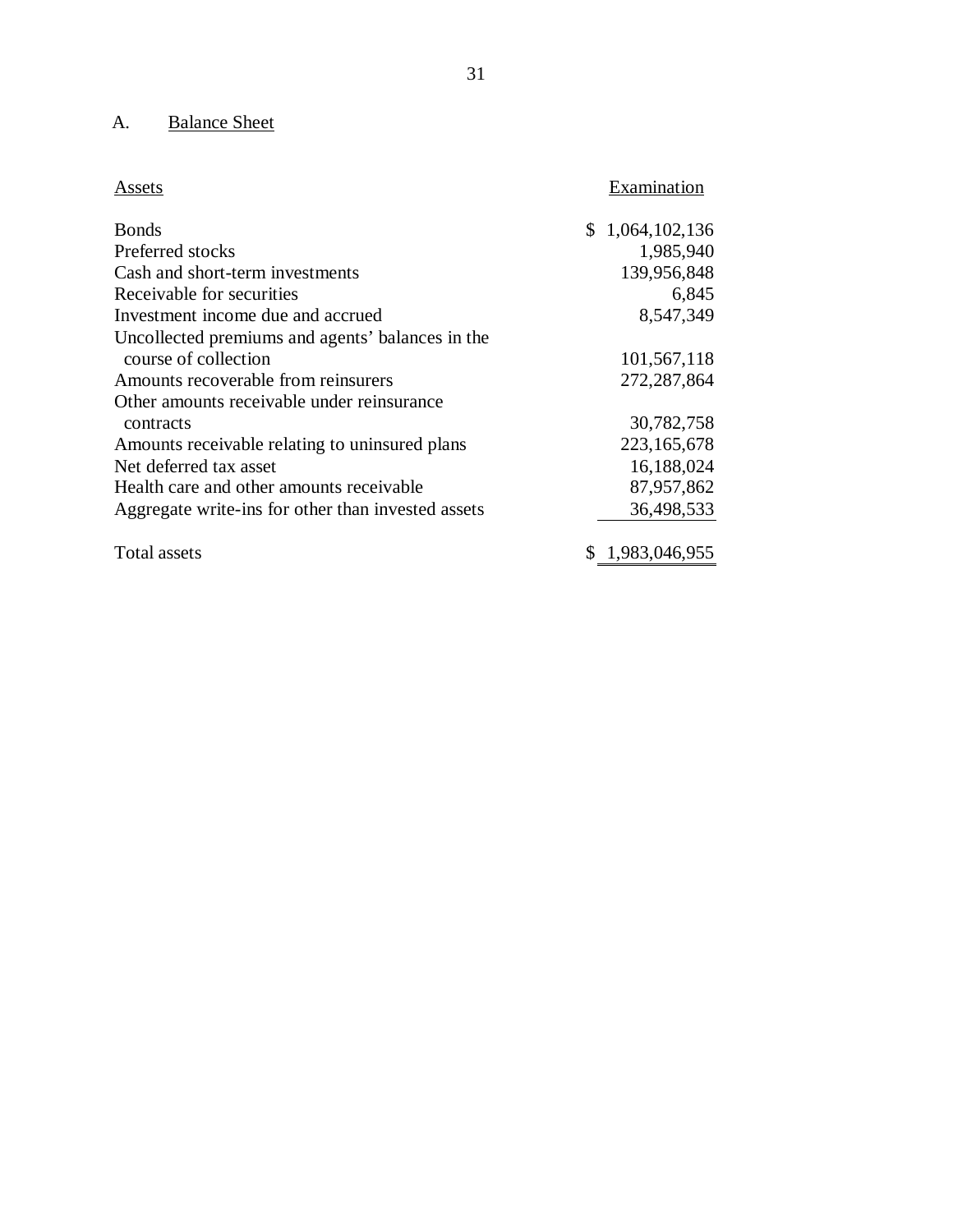| Liabilities                                             | Examination         |
|---------------------------------------------------------|---------------------|
| Claims unpaid                                           | \$<br>214,366,998   |
| Accrued medical incentive pools and bonus amounts       | 336,455             |
| Unpaid claims adjustment expenses                       | 2,109,371           |
| Aggregate health policy reserves                        | 250,664,512         |
| Aggregate health claim reserves                         | 17,350,731          |
| Premiums received in advance                            | 12,132,448          |
| General expenses due or accrued                         | 24,077,659          |
| Current federal and foreign income tax payable          |                     |
| and interest thereon                                    | 7,567,784           |
| Ceded reinsurance premiums payable                      | 528, 132, 279       |
| Amounts withheld or retained for the account of others  | 483                 |
| Remittance and items not allocated                      | 237,956             |
| Amounts due to parent, subsidiaries and affiliates      | 96,600,745          |
| Payable for securities                                  | 13,144,647          |
| Funds held reinsurance treaties with unauthorized       |                     |
| reinsurers                                              | 161,214,073         |
| Net adjustment in assets and liabilities due to foreign |                     |
| exchange rate                                           | 3,415               |
| Liability for amounts held under uninsured plans        | 32,268,026          |
| Aggregate write-ins for other liabilities               | 7,080,314           |
| <b>Total liabilities</b>                                | \$1,367,287,896     |
| Capital and surplus                                     |                     |
| Common capital stock                                    | 300,000             |
| Gross paid-in and contributed surplus                   | 60,735,000          |
| Unassigned funds (surplus)                              | 554,724,059         |
| Total capital and surplus                               | \$<br>615,759,059   |
| Total liabilities, capital and surplus                  | \$<br>1,983,046,955 |

 Note 1: The Internal Revenue Service has not conducted any audits of the income tax returns filed on behalf of the Company through tax year 2013. The examiner is unaware of any potential exposure of the Company to any tax assessments, and no liability has been established herein relative to such contingency.

 Note 2: UHIC NY files its tax returns on a consolidated basis with other affiliated companies within the UHG holding company.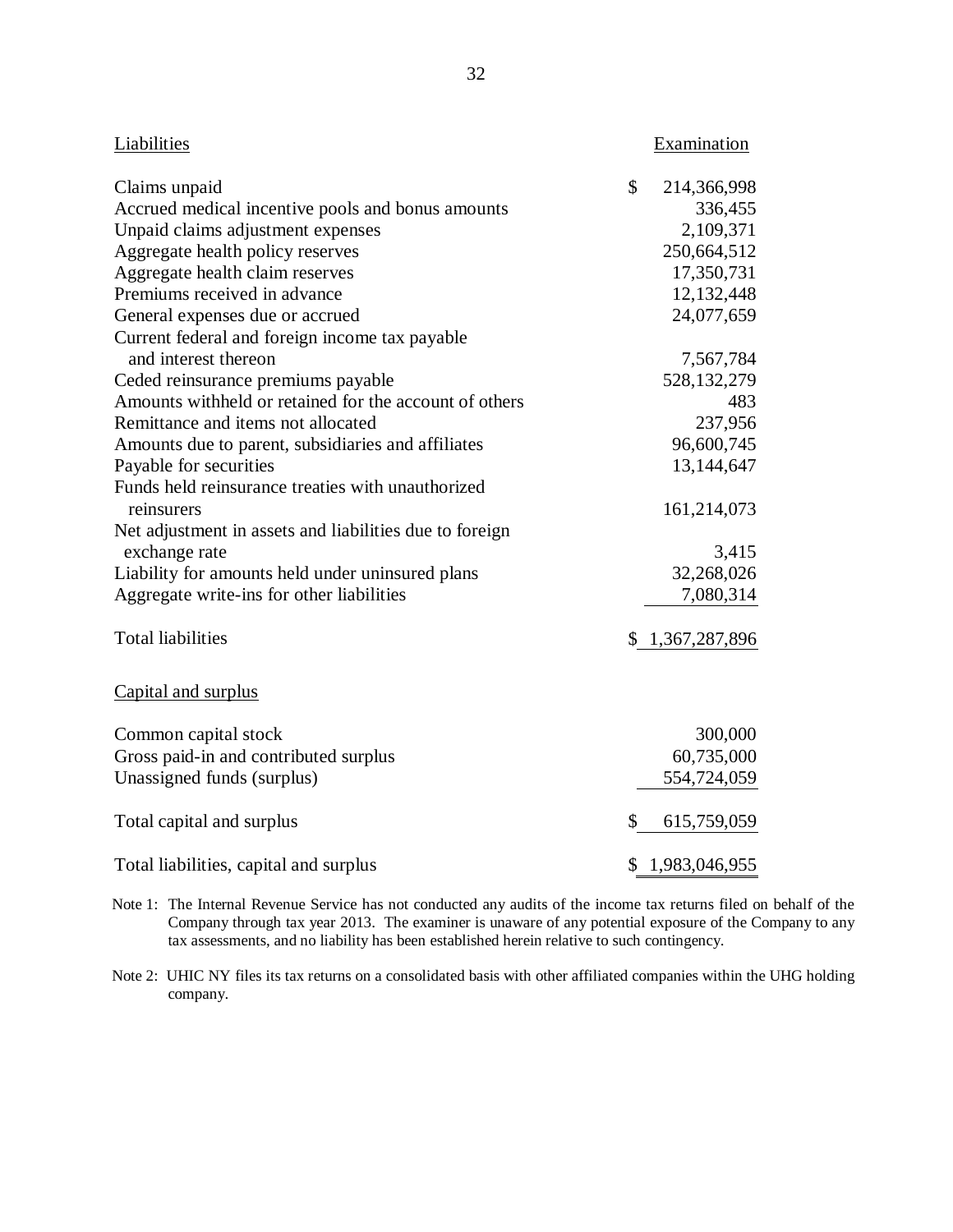B. Statement of Revenue and Expenses and Capital and Surplus

Capital and surplus increased \$193,251,954 during the five-year examination period,

January 1, 2009 through December 31, 2013, detailed as follows:

# Revenue

| Net premium income                               | \$<br>8,437,984,620  |                     |
|--------------------------------------------------|----------------------|---------------------|
| Change in unearned premium reserves and          |                      |                     |
| reserve for rate credits                         | (52,041,549)         |                     |
| Aggregate write-ins for revenues                 | 82,826               |                     |
| Total revenues                                   |                      | \$<br>8,386,025,897 |
| <b>Hospital and Medical Expenses</b>             |                      |                     |
| Hospital/medical benefits                        | \$<br>15,869,375,064 |                     |
| Other professional services                      | 137, 127, 382        |                     |
| Prescription drugs                               | 8,814,887,851        |                     |
| Aggregate write-ins for other hospital and       |                      |                     |
| Medical                                          | 2,453,342            |                     |
| Incentive pools, withhold adjustments and        |                      |                     |
| bonus amounts                                    | 1,848,933            |                     |
| Net reinsurance recoveries                       | (17,819,295,558)     |                     |
| Total medical and hospital expenses              | 7,006,397,014        |                     |
| Claims adjustment expenses                       | 260,252,390          |                     |
| General administrative expenses                  | 682,441,952          |                     |
| Increase in reserves for life and accident and   |                      |                     |
| health contracts                                 | 868,894              |                     |
| Total underwriting deductions                    |                      | 7,949,960,250       |
| Net underwriting gain                            |                      | \$<br>436,065,647   |
| Net investment income earned                     |                      | 130,744,348         |
| Net realized capital gains                       |                      | 23,224,549          |
| Net gain from agents' or premium balances        |                      |                     |
| charged off                                      |                      | (1,981,394)         |
| Aggregate write-ins for other income or expenses |                      | (391, 025)          |
| Net income before federal income taxes           |                      | 587,662,215         |
| Federal and foreign income taxes incurred        |                      | 180,730,297         |
| Net income                                       |                      | \$<br>406,931,918   |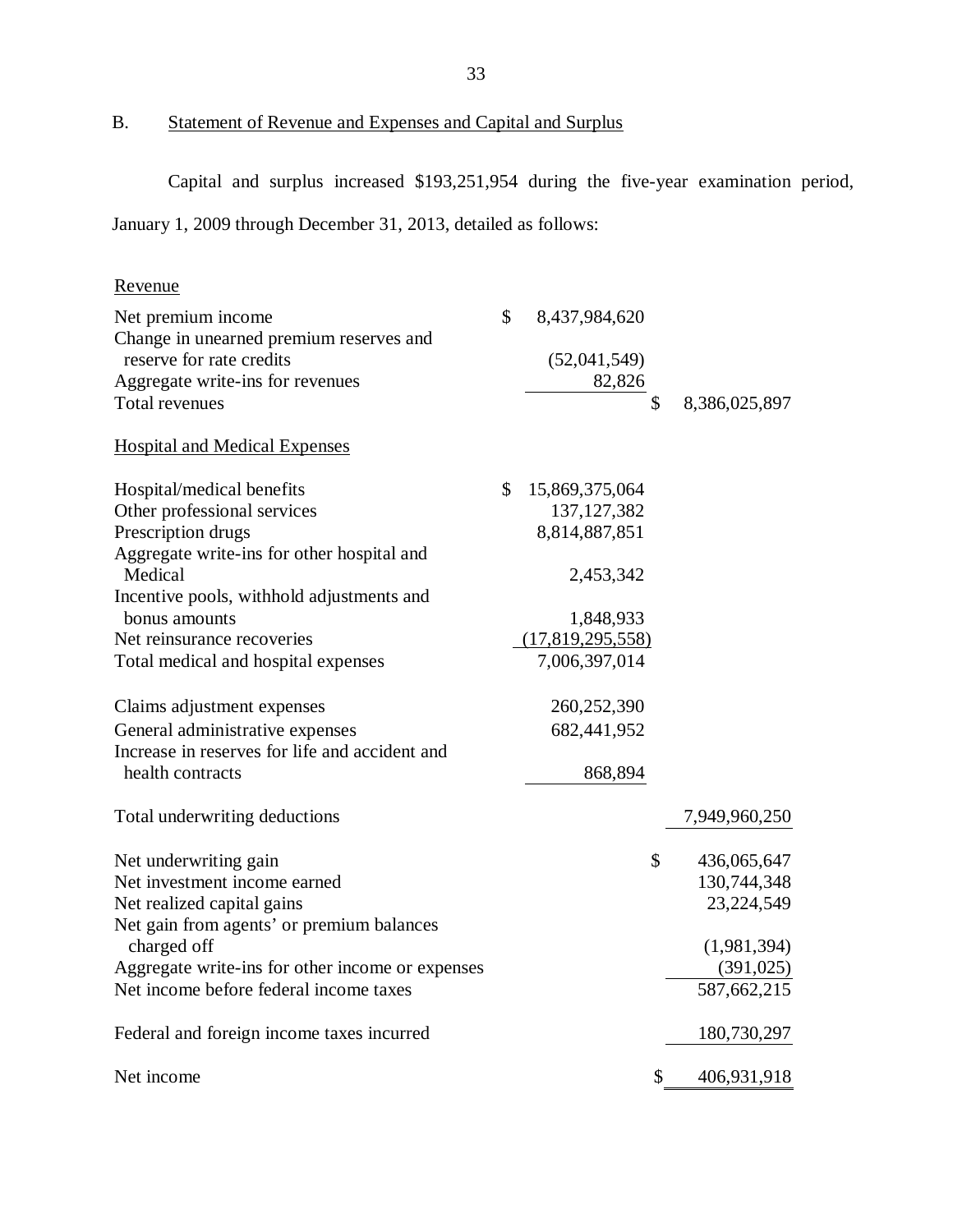#### Change in Capital and Surplus

| Capital and surplus per report on                                        |                            |                      |       |             |
|--------------------------------------------------------------------------|----------------------------|----------------------|-------|-------------|
| examination as of December 31, 2008                                      | Gains in<br><b>Surplus</b> | Losses in<br>Surplus | \$    | 422,507,105 |
| Net income                                                               | \$406,931,918              |                      |       |             |
| Change in net unrealized capital gains                                   |                            | \$                   | 6,548 |             |
| Change in net unrealized foreign<br>exchange capital gain (losses)       |                            |                      | 3,415 |             |
| Change in net deferred income tax                                        | 9,885,894                  |                      |       |             |
| Change in nonadmitted assets                                             |                            | 26,050,592           |       |             |
| Change in surplus notes                                                  |                            | 12,300,000           |       |             |
| Dividends to stockholders                                                |                            | 195,000,000          |       |             |
| Aggregate write-ins for gains in surplus                                 | 9,794,697                  |                      |       |             |
| Net change in capital and surplus                                        |                            |                      |       | 193,251,954 |
| Capital and surplus per report on<br>examination as of December 31, 2013 |                            |                      | \$    | 615,759,059 |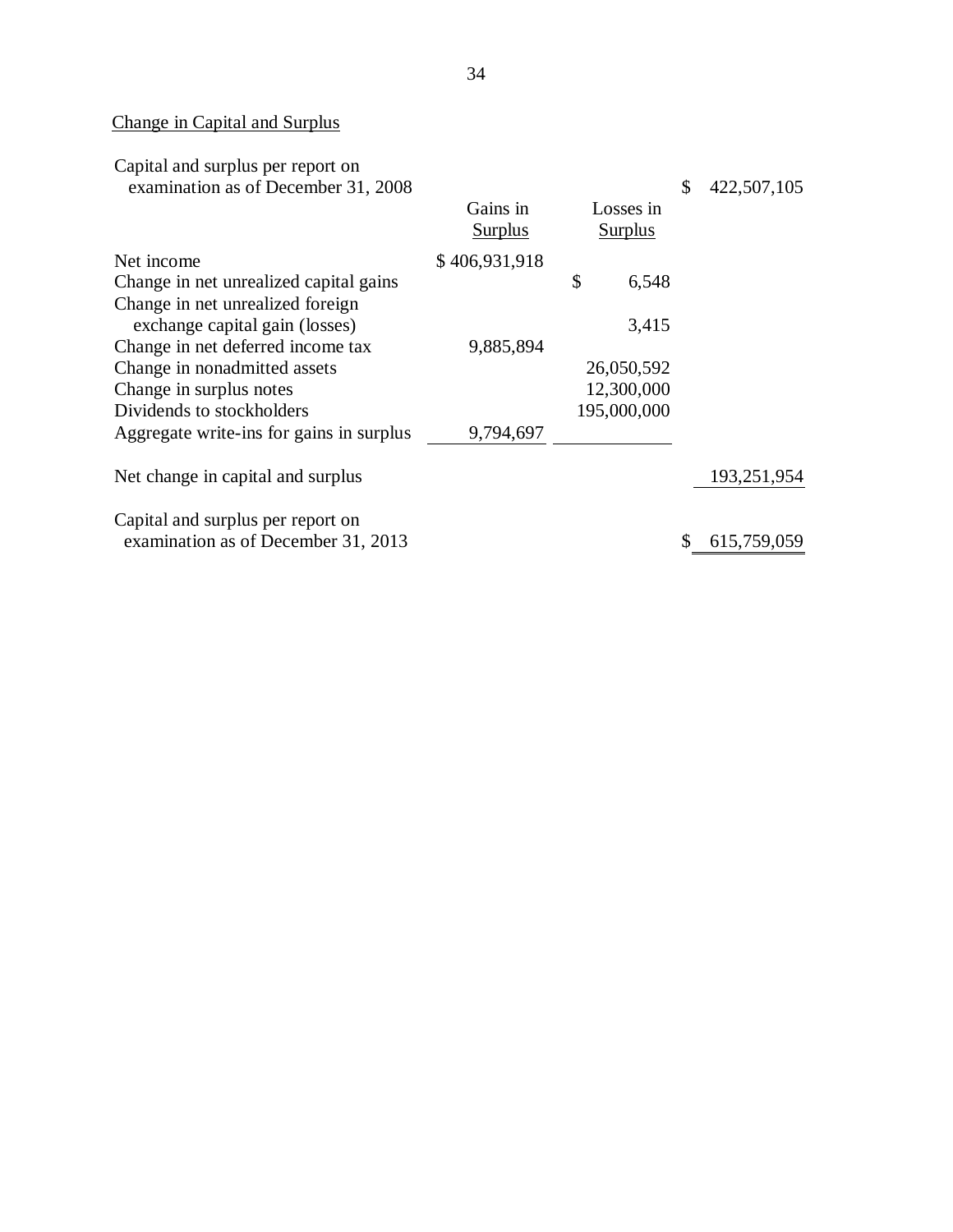#### **4. AGGREGATE RESERVES AND CLAIMS UNPAID**

<span id="page-36-0"></span> The examination liabilities of \$482,382,241 for the aggregate reserves and claims unpaid accounts are the same as the amounts reported by UHIC NY in its 2013 filed annual statement.

 The examination analysis of the aggregate reserves and claims unpaid reserve was conducted in accordance with generally accepted actuarial principles and practices and was based on statistical information contained in UHIC NY's internal records and in its filed annual statements as verified during the examination. The examination reserve was based upon actual payments made through a point in time, plus an estimate for claims remaining unpaid at that date. Such estimate was calculated based on actuarial principles, which utilized UHIC NY's past experience in projecting the ultimate cost of claims incurred on or prior to December 31, 2013.

#### **5. SUBSEQUENT EVENTS**

#### A. Affordable Care Act

 On January 1, 2014, the Company became subject to an annual fee under Section 9010 of the Affordable Care Act ("ACA"). This annual fee will be allocated to individual health insurers based on the ratio of the amount of an entity's net premiums written during the preceding calendar year to the amount of the health insurance for any U.S. health risk that is written during the preceding calendar year. A health insurance entity's portion of the annual fee becomes payable once the entity provides health insurance for any U.S. health risk for each calendar year beginning on or after January 1, 2014.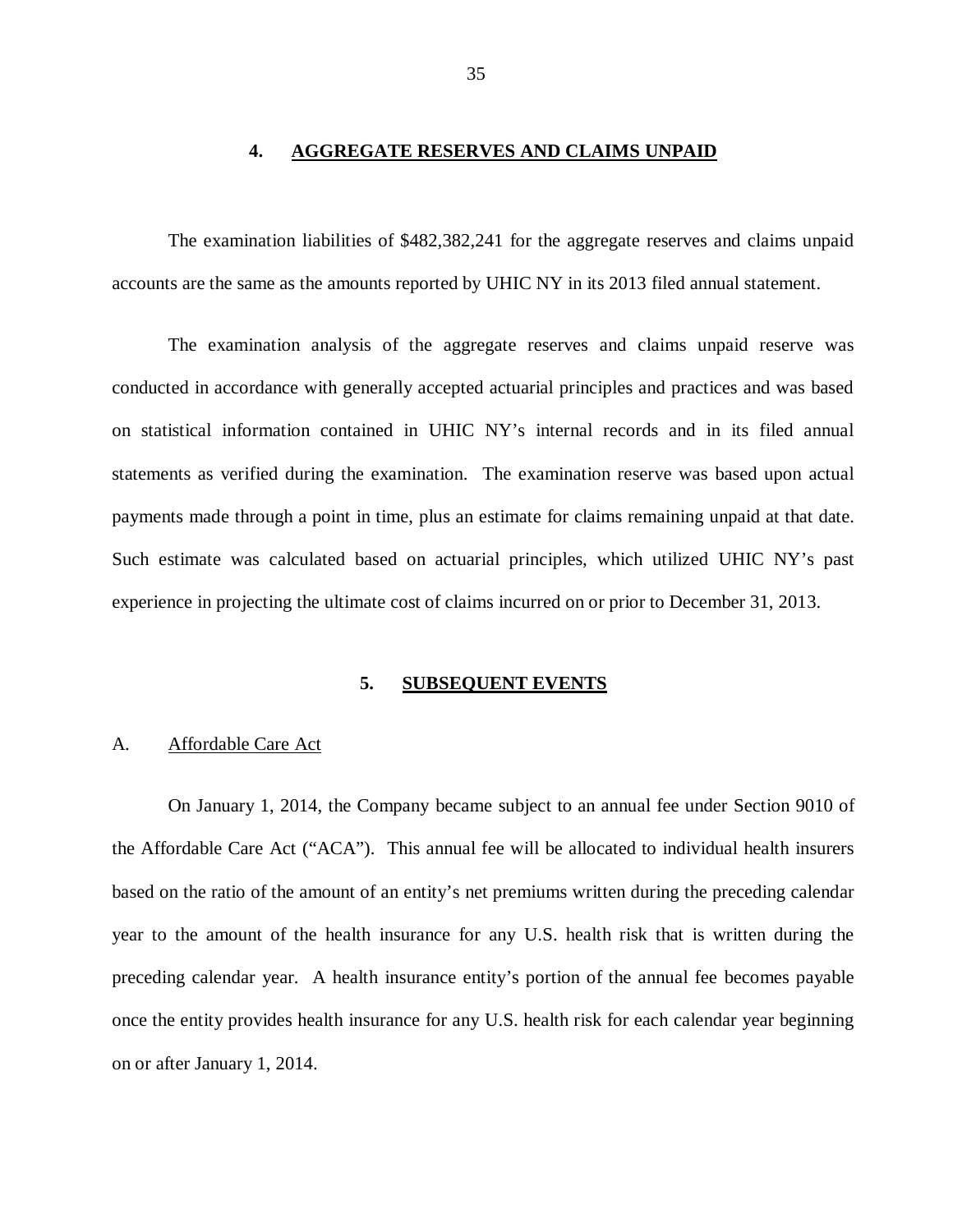As of December 31, 2013, the Company had written health insurance subject to the ACA assessment, expects to conduct health insurance business in 2014, and estimates the Company's portion of the annual health insurance industry fee, payable on September 30, 2014, to be \$51,573,000.

#### **B. State of New York Empire Plan**

 Effective January 1, 2014, the State of New York Empire Plan did not renew its mental health and substance abuse contracts with the Company, although the Company was retained as the Third Party Administrator. While the Company has determined that the net effect of this termination on the financial condition and results of operations of the Company is not material, there were significant reductions to revenue, hospital and medical benefits, and general expenses in 2014.

#### $C_{\cdot}$ **AARP** Contract

 During 2014, the Company signed a new long term agreement with AARP that extended the relationship through December 31, 2020, giving the Company an exclusive right to use the AARP brand on the Company's Medicare Advantage and Medicare Part D offerings until December 31, 2020, subject to certain limited exclusions.

#### D. Dividend to Parent

 The Company requested approval from the Department on November 26, 2013 to pay an extraordinary dividend \$60,000,000 to the Company's Parent company, UHIC. The dividend was approved on December 24, 2013 and paid on January 28, 2014.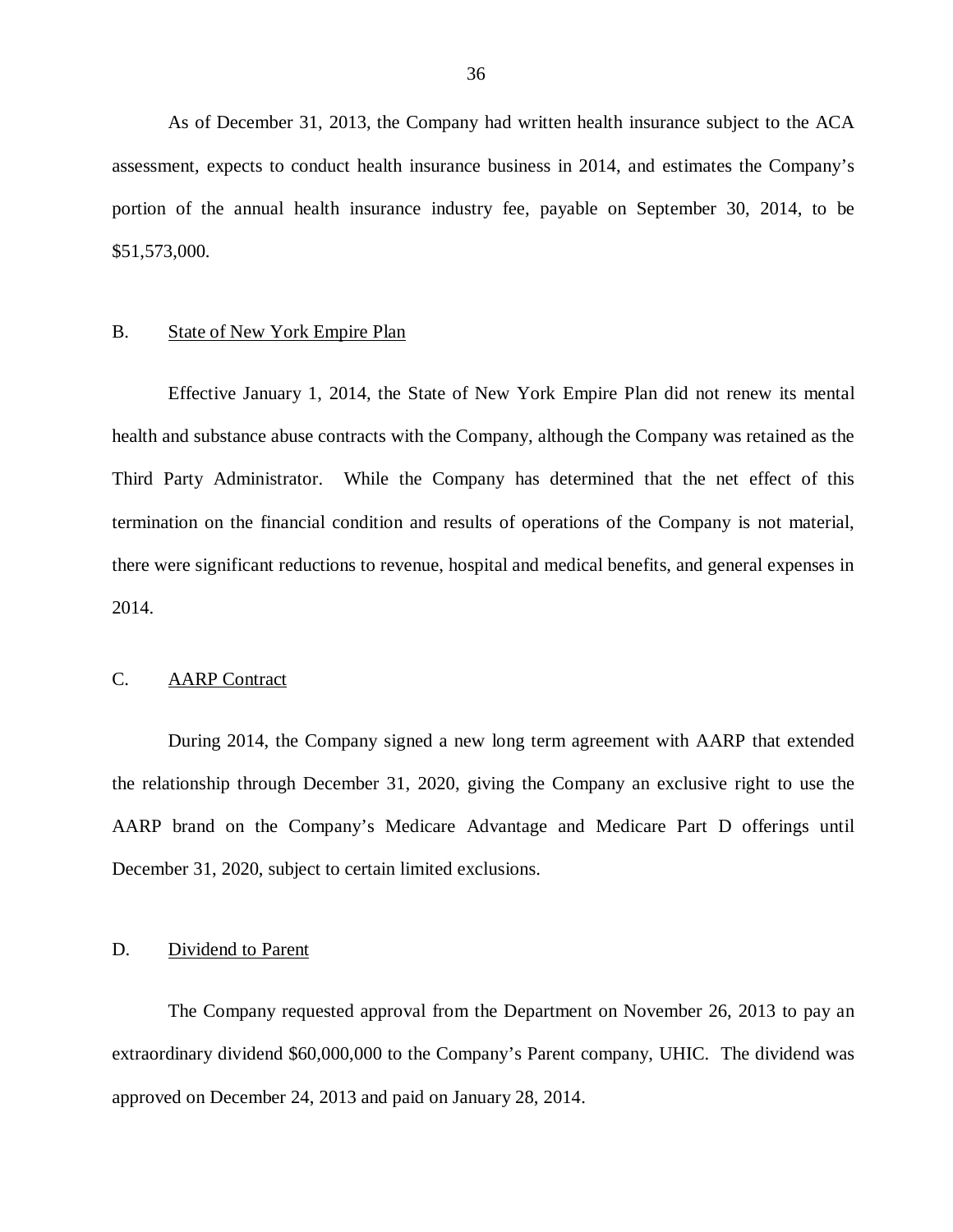#### **6. COMPLIANCE WITH PRIOR REPORT ON EXAMINATION**

 The prior report on examination as of December 31, 2008 contained the following ten (10) comments and recommendations pertaining to the financial portion of the examination (page number refers to the prior report on examination):

# **ITEM NO.**

# Enterprise Risk Management Function

## **PAGE NO.**

9

1. to the examination date, it implemented projects that address some of the above items. As part of the risk-focused surveillance approach, as described in the Handbook, the Department will follow up on key Company initiatives. The Company has informed the Department that subsequent

> *The Company has complied with this recommendation except the Company still does not have a formally documented ERM policies and/or procedure manual. See*   $C$  *in Recommendations" section for more information. item C in the "Summary of Comments and*

# **General Auditor Compensation Approval**

2. General Auditor's compensation be explicitly stated in the minutes going forward. It is recommended that the AC's review and approval of the 10

 *The Company has complied with this recommendation.* 

## **Quality Assurance Review**

 $\overline{3}$ . 1300, UHG's IAD implement a QAR process, including a self-assessment by the IAD, followed by an external review performed by a qualified third party. It is recommended that in accordance with IIA Standard 10

 *The Company has complied with this recommendation.*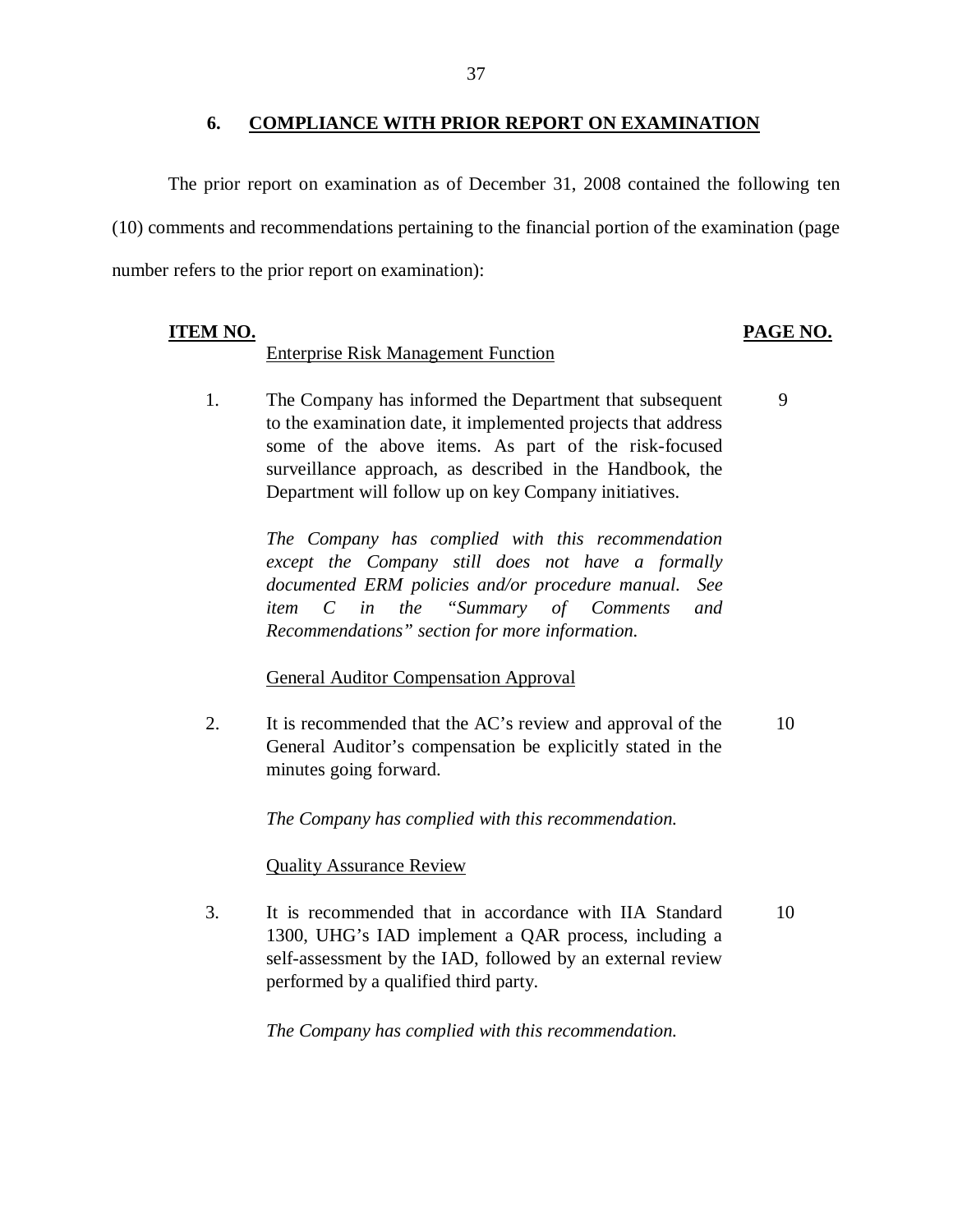## **ITEM NO. PAGE NO.**

New York Legal Entities Audit Committee Self-Assessment

 $\overline{4}$ . Committee perform a periodic self-assessment, with results documented and communicated to the UHIC NY board. It is recommended that the Company's (legal entity) Audit 11

 *The Company has complied with this recommendation.* 

## Company Board of Directors Self-Assessment

5. periodic self-assessment and that the results of such self- assessment be documented. It is recommended that the Company's BOD perform a 11

 *The Company has complied with this recommendation.* 

Enhancements to Internal Audit Methodology Documentation

6. written methodology/guidelines to more accurately reflect the comprehensive methodologies, processes and guidelines it has in place. It is recommended that the IAD consider modifying its 11

*The Company has complied with this recommendation.* 

The Company's Compliance Testing

 $7.$  document its test plan to ensure that the Company is regularly scoped into its compliance testing, relative to the laws and regulations applicable to the Company. Consideration should be given to the (specific) frequency of such testing. It is recommended that the IAD continue to design and 12

 *The Company has complied with this recommendation.*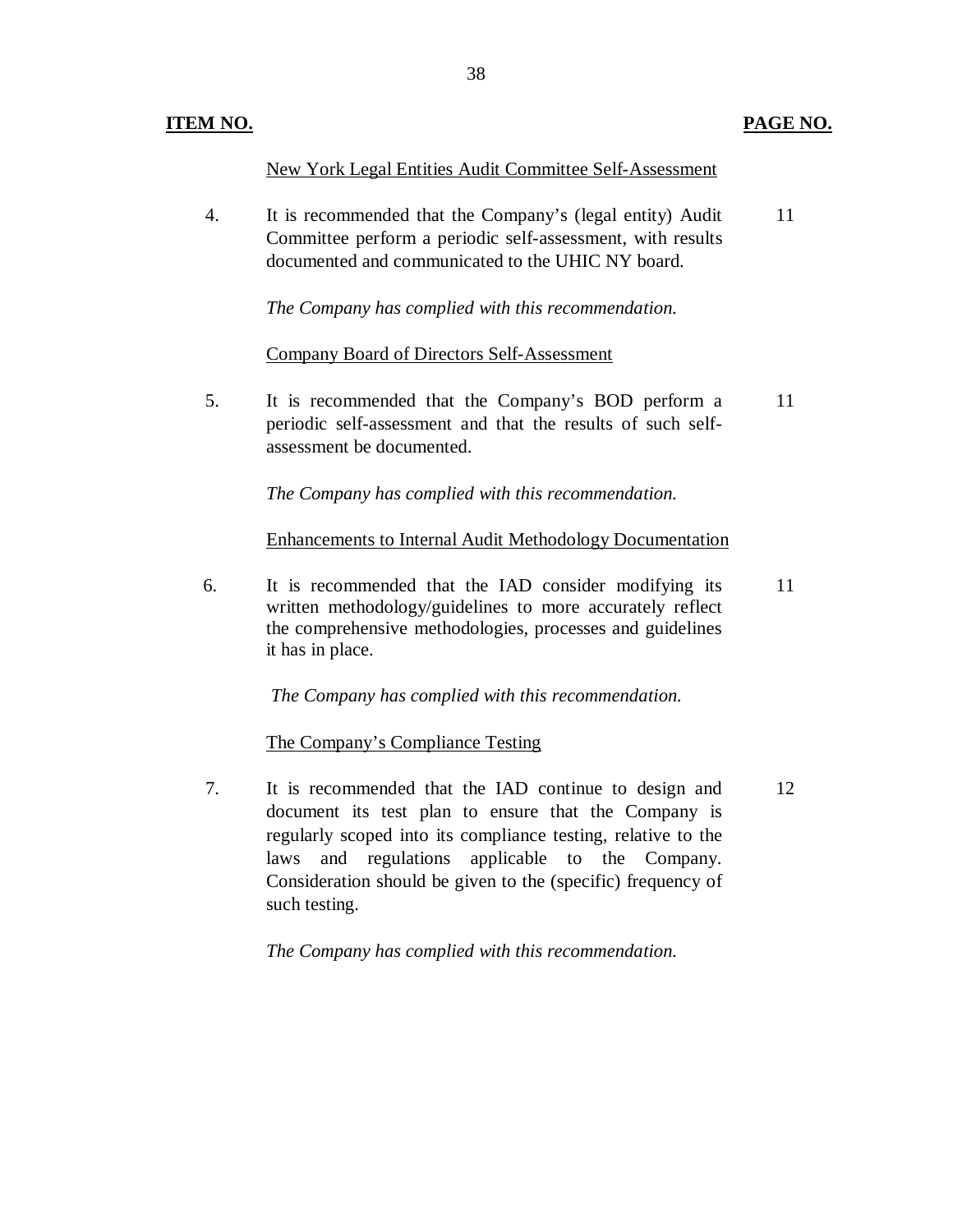### **ITEM NO. PAGE NO.**

# Improper Reliance on Service Auditor's Report

 8. It is recommended that UHG modify its control design to 19 include a thorough review and sign-off regarding any service auditor reports upon which it places reliance. While a tactical issue exists relative to whether QWEST provides adequate controls, the larger issue is the design of the control and the misplaced reliance on controls that were clearly scoped out of the SAS 70 report.

 *The Company has complied with this recommendation.* 

# Windows Server Password Controls

9. standards to enforce strong passwords without exemption, based upon Microsoft's recommendations and other widely accepted best practices. It is recommended that UHG modify its baseline security 20

 *The Company has complied with this recommendation.* 

# Responses to Initial Information Gathering

10. questionnaire responses. Such updating of responses may increase the efficiency of future examinations. It is recommended that UHIC NY update its set of IT 19

*The Company has complied with this recommendation.*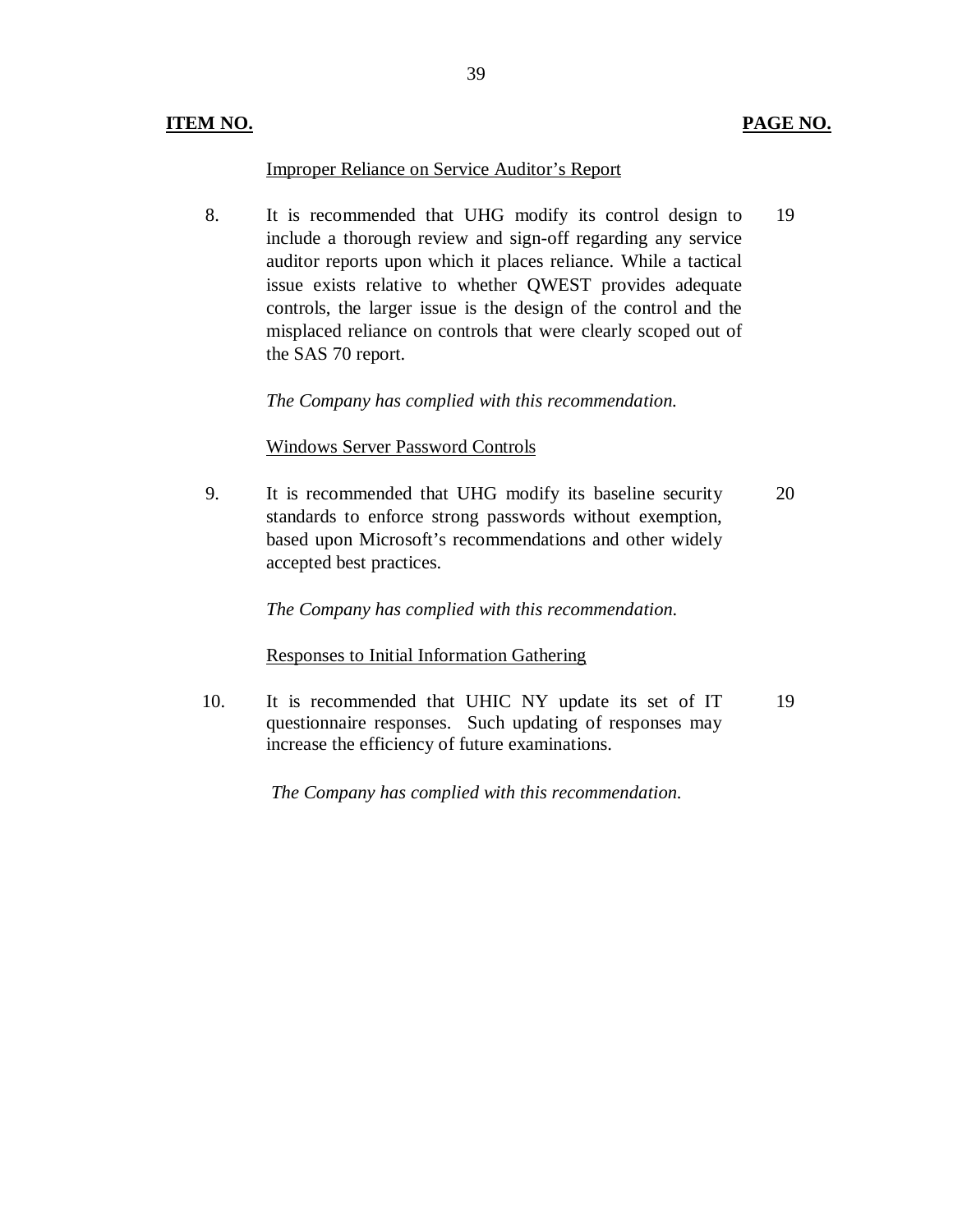#### **7. SUMMARY OF COMMENTS AND RECOMMENDATIONS**

## **ITEM** PAGE NO.

8

9

## A. Management and Controls

- $\mathbf{i}$ . their fiduciary responsibility to the Company by attending the majority of board meetings, resign or be replaced. It is recommended that those Board members who do not fulfill
- ii. It is recommended that the Company's board meeting minutes accurately reflect the attendance of the board members. In addition, it is recommended that the board minutes accurately reflect changes made to the board membership.

### B. Corporate Governance

 NYCRR 89.12) includes a clause permitting insurers to request a hardship waiver to the requirement that the Audit Committee be independent, as defined in that regulation. The Plan submitted such a request for waiver on March 4, 2013. It is noted that Part 89.12 of Insurance Regulation No. 118 (11 12

## C. Information Systems

- $i_{\cdot}$ It is recommended that management: 25
	- a) continue to make progress related to aligning operational Information Technology practices with existing policies, including the introduction of processes and technologies that can help ensure policy compliance; and
	- b) incorporate a monitoring component into the policy to ensure that the ASK database remains up to date and to ensure that any new data elements (i.e., from M&A activity or enhancements to existing applications) are incorporated into the database timely to ensure policy compliance.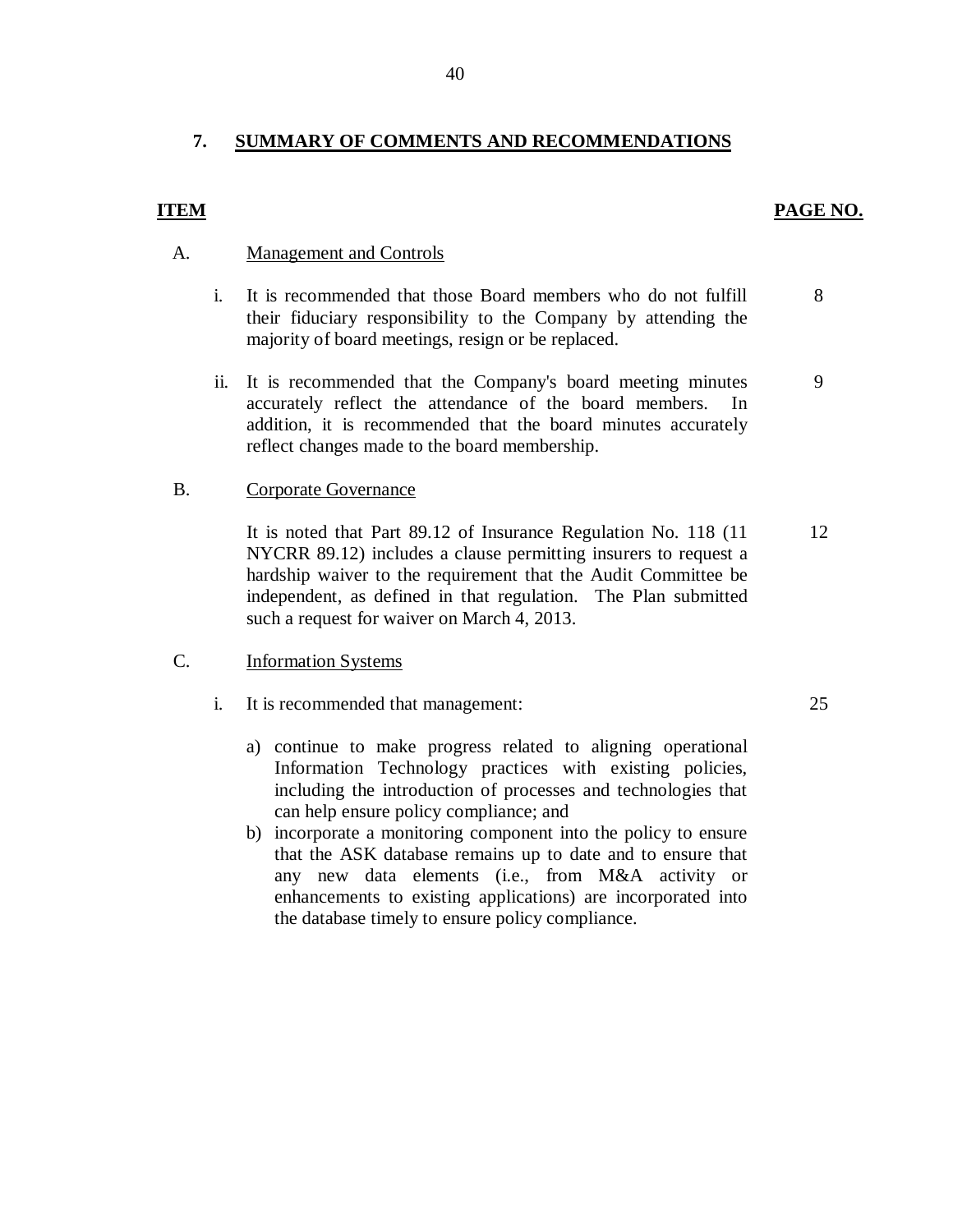# **ITEM**

## **PAGE NO.**

26

 ii.. It is recommended that the Company extend its current approach for managing EUC risks by implementing a formal policy regarding EUC management, as well as procedures to support an effective approach for evaluating the risk and control conclusions reached by process owners. The EUC policy, procedures and related tool(s) should be the responsibility of the Company's management and not Internal Audit. These procedures, supported by the EUC tool, should focus on applying IT-type controls (security, change management, backup, etc.) to EUC files. Deviations from controls recommended by the EUC tool should be resources to ensure that they are appropriate. Deviations from recommended controls should also be reviewed on a periodic investigated and approved by qualified internal management basis.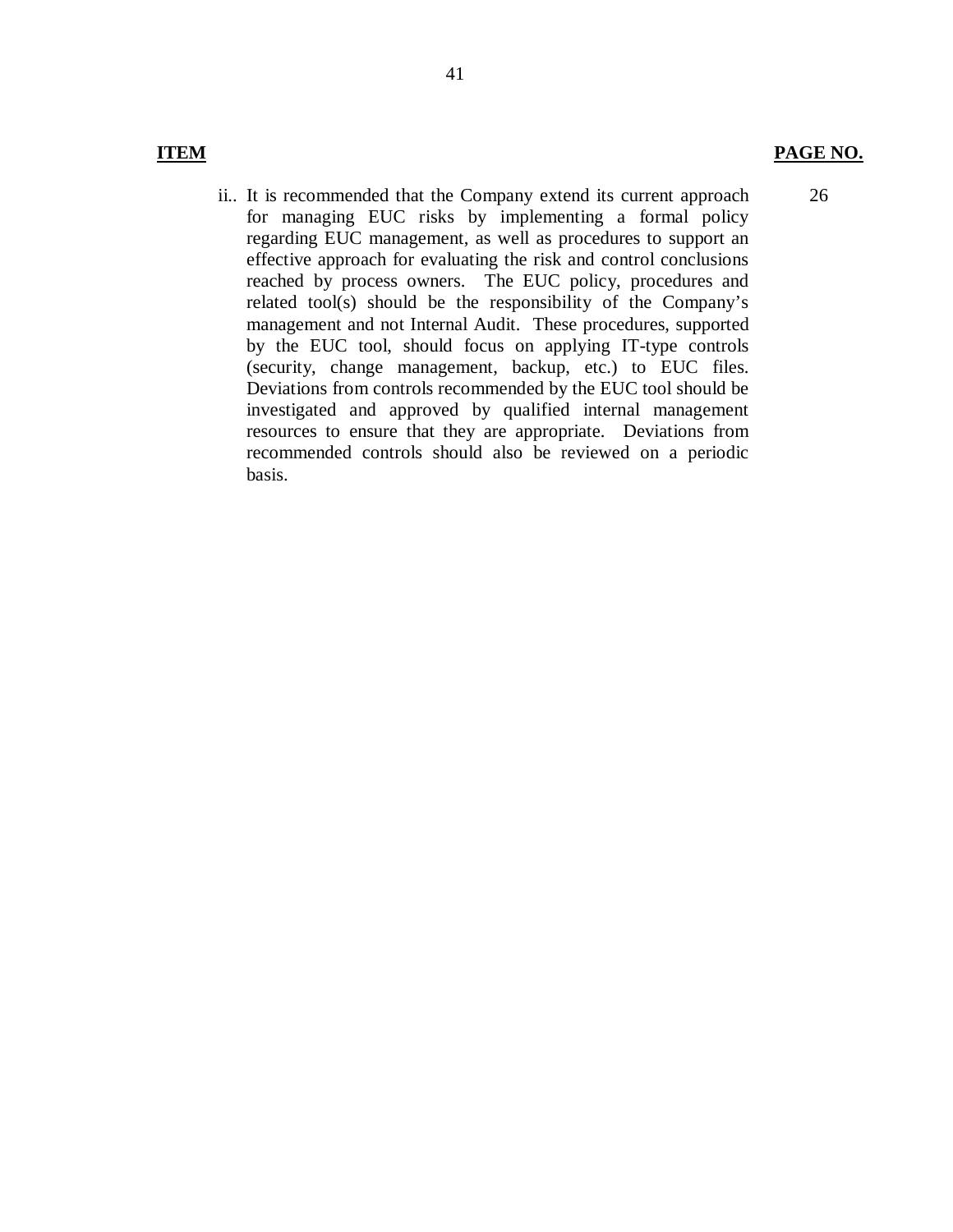Respectfully submitted,

 Christopher Rushford, CFE  $/S/$ 

STATE OF NEW YORK ) COUNTY OF NEW YORK) )SS. )

Christopher Rushford, being duly sworn deposes and says that the foregoing report submitted by him is true to the best of his knowledge and belief.

 $/S/$ 

Christopher Rushford, CFE

Subscribed and sworn to before me

this  $\frac{\ }{\ }$  of  $\frac{\ }{\ }$  2015.